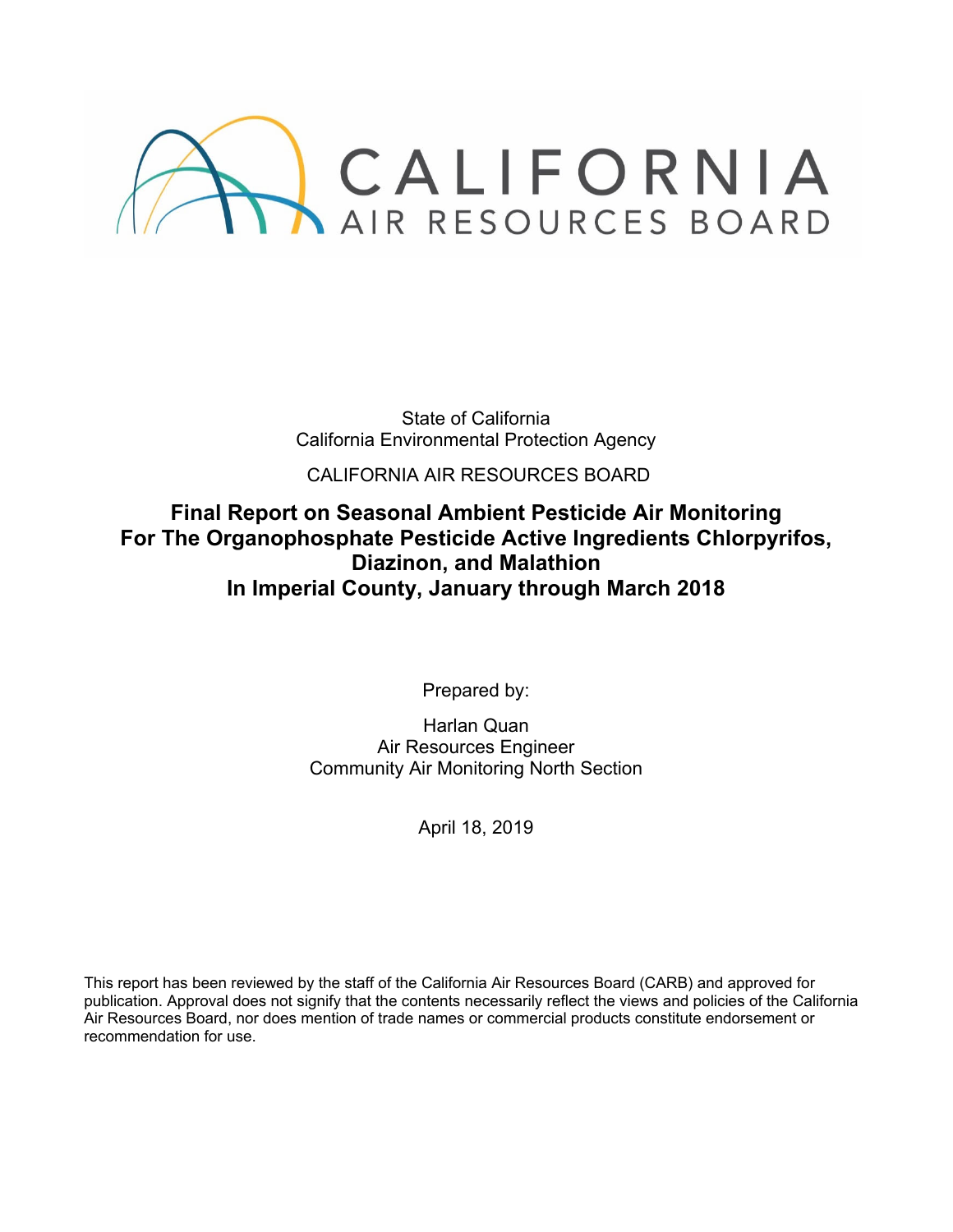**Report Title:** Final Report on Seasonal Ambient Pesticide Air Monitoring For The Organophosphate Pesticide Active Ingredients Chlorpyrifos, Diazinon, and Malathion In Imperial County, January to March 2018

**Approval:** The following monitoring report has been reviewed and approved by the Monitoring and Laboratory Division.

Signatures:

Leri

 $4 - 19 - 19$ 

Date

Joe Guerrero, Manager

Community Air Monitoring North Section

Kenneth R. Stroud, Chief **Community Air Monitoring Branch** 

 $4 - 19 - 19$ 

Date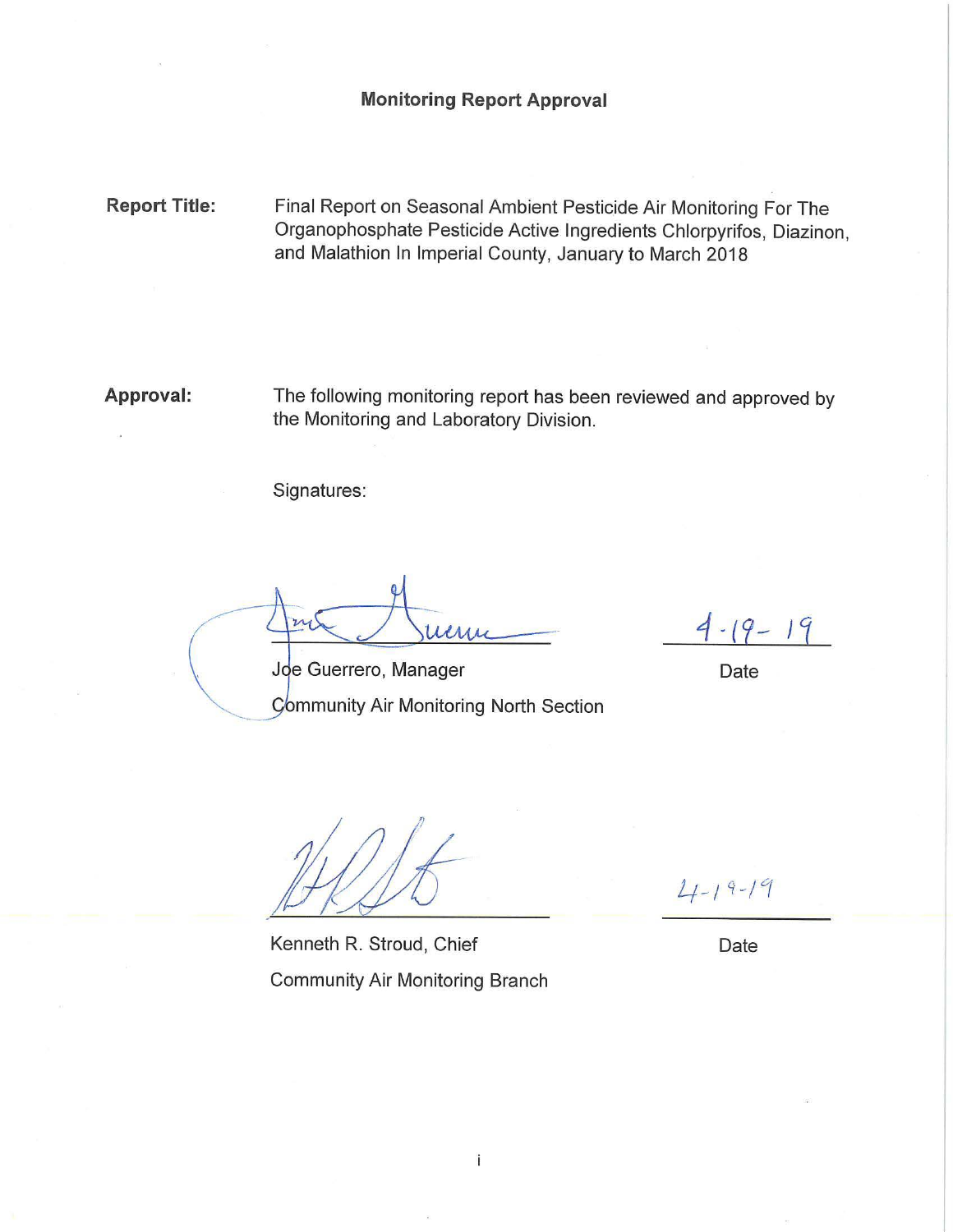### **Executive Summary**

At the request of the California Department of Pesticide Regulation (DPR), (memorandum dated October 2016, "Use Information and Air Monitoring Recommendation for the Organophosphate Pesticide Active Ingredients Chlorpyrifos, Diazinon, and Malathion: Seasonal Ambient Air Monitoring Studies in Kern County, Fresno and Tulare Counties, and Imperial County."), the California Air Resources Board (CARB) conducted an ambient air monitoring project for the organophosphate (OP) pesticide active ingredients chlorpyrifos, diazinon, and malathion, during the high-use months of January through March 2018 in Imperial County. The monitoring was conducted in communities near historical high-use areas. There were five sampling locations throughout the County including three at public schools and two at Imperial County Air Pollution Control District air monitoring stations. In a partnership with the community health group Comite Civico Del Valle (CCV), a sixth monitoring site was added during the third week of the study.

Two hundred and eighty four (284) field samples including three (3) trip spikes, eight (8) field spikes, ten (10) field blanks, and fourteen (14) collocated samples were collected over the ten week study period. Six primary samplers were set up around Imperial County, in the cities of Seeley, Westmorland, Brawley, Imperial, and Heber. An additional sampler for QC samples was set up in Seeley due to it being the expected high-use site (based on historical high-use data).

During the third week of sampling, CARB partnered with the community group Comite Civico Del Valle (CCV) to collect pesticide data in an area of concern to the community. An additional sampler was set up at the Brawley campus of San Diego State University (SDSU) by CARB, and staff from CCV were trained to operate and collect samples at that site.

Samples were collected on sorbent tubes with an air sampling flow rate of one standard liter per minute (SLPM). The sorbent tube air samples were analyzed with the "Standard Operating Procedure for the Determination of Selected Organophosphate Pesticides Collected on XAD-2 Resin by Gas Chromatography-Triple Quadrupole Mass Spectrometry" by CARB's Northern Laboratory Branch (NLB) in Sacramento.

#### **Sorbent Tube Results**

Many of the organophosphate (OP) samples collected were below the method detection limit or were present only at trace levels. Therefore, the OP concentrations of most samples could not be calculated with certainty. Of 2,333 total valid analyses, 26 had quantifiable OP concentrations, 38 had trace levels, and 2,269 had non-detectable levels.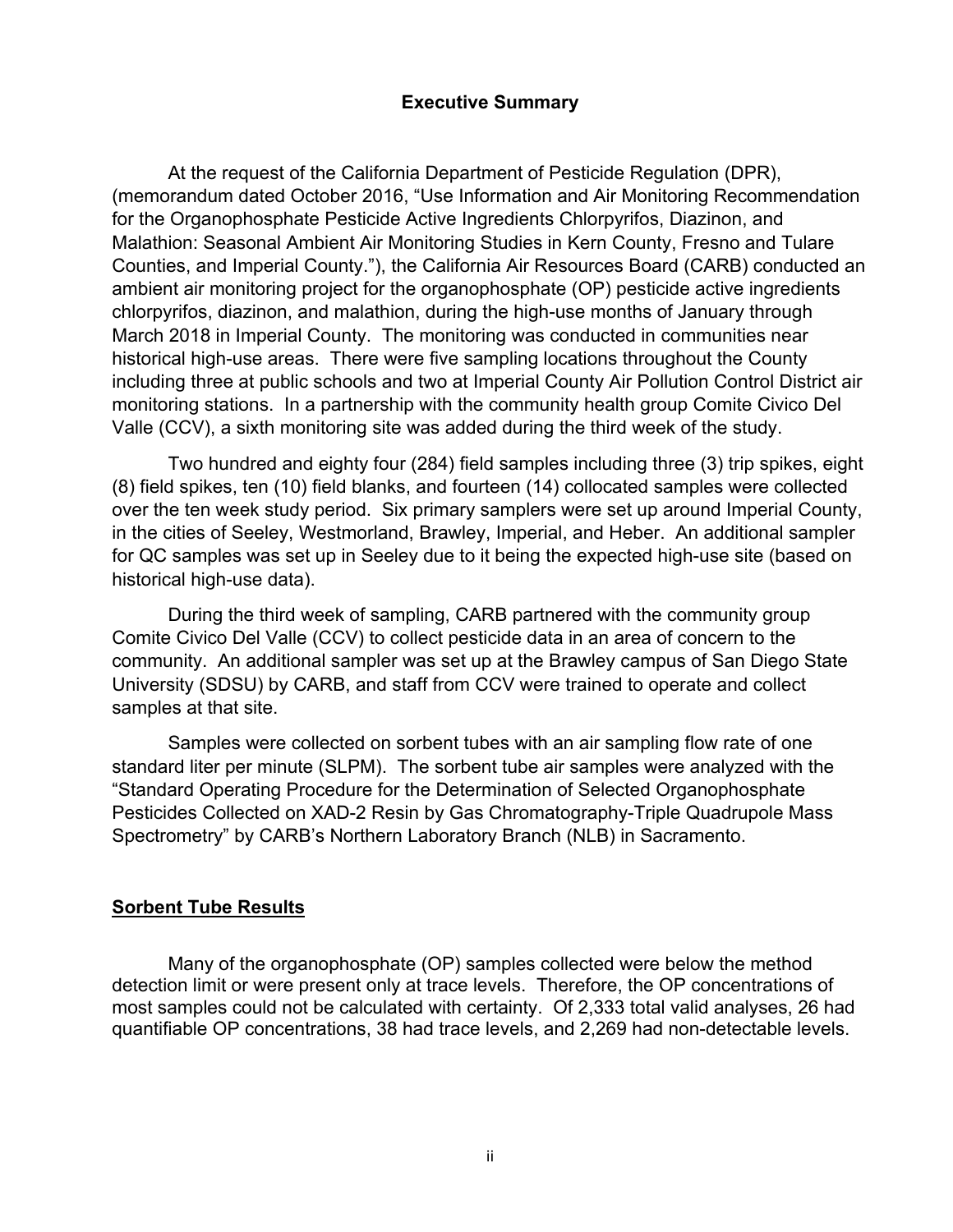| <b>Section</b> | Page |
|----------------|------|
|                |      |
|                |      |
|                |      |
| 1.0            |      |
| 2.0            |      |
| 3.0            |      |
| 4.0            |      |
| 5.0            |      |
| 6.0            |      |
| 7.0            |      |

# *Table of Contents*

# **TABLES:**

| Table 1: |                                                                                          |  |
|----------|------------------------------------------------------------------------------------------|--|
| Table 2: | <b>Analyzed Compounds Method Detection Limits</b>                                        |  |
| Table 3: | <b>Sampling Results Summary:</b>                                                         |  |
| Table 4: | Sampling Results Summary: Chlorpyrifos OA,<br>Diazinon OA, Malathion OA, DEF, Dimethoate |  |
| Table 5: |                                                                                          |  |
| Table 6: |                                                                                          |  |
| Table 7: |                                                                                          |  |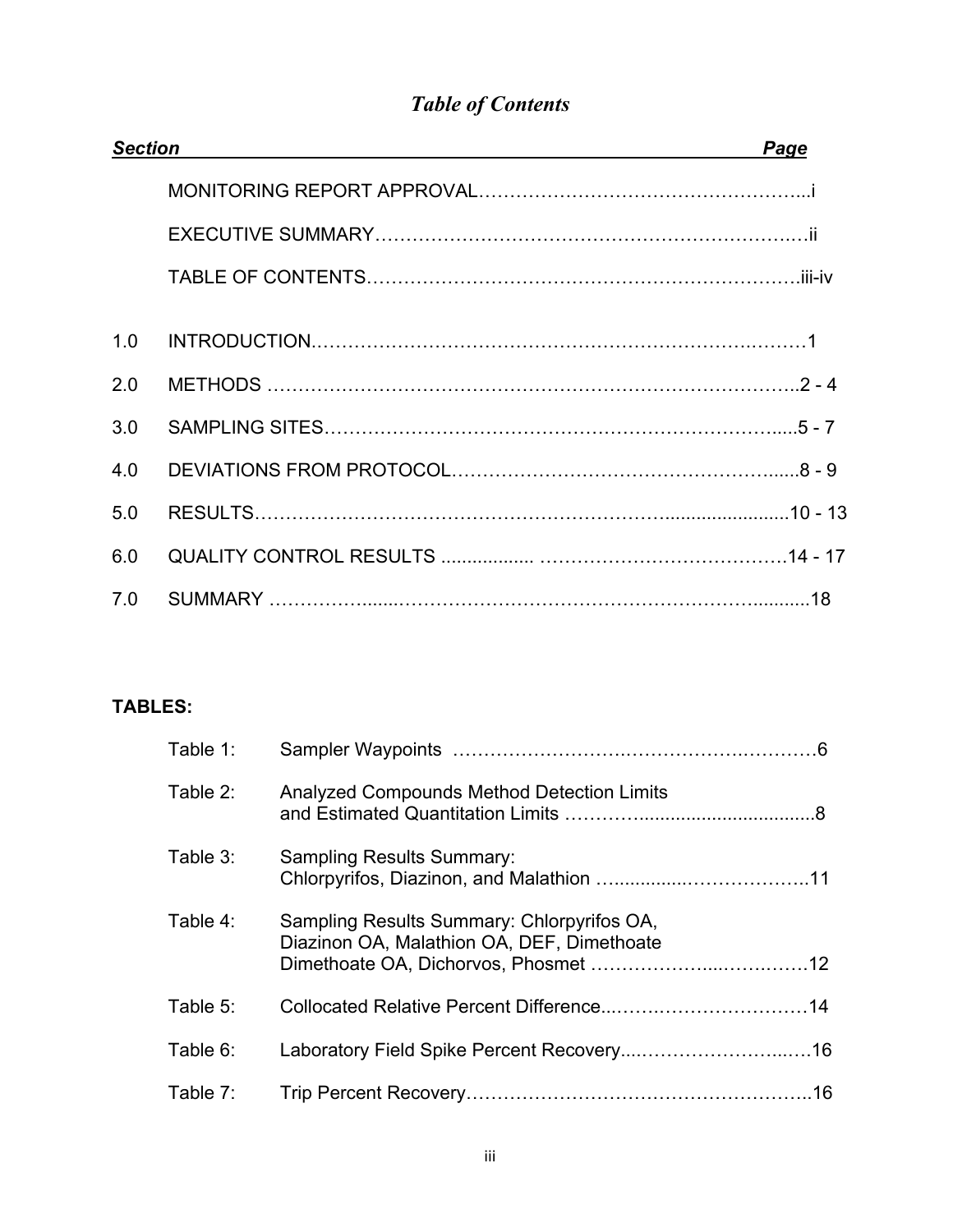| Table |  |  |
|-------|--|--|
|-------|--|--|

# **FIGURES:**

| Figure 3: Summary of All Eleven OP Compounds |
|----------------------------------------------|

### **APPENDICES:**

| APPENDIX I:           | Use Information and Air Monitoring Recommendation for the<br>Organophosphate Pesticide Active Ingredients Chlorpyrifos, Diazinon,<br>and Malathion: Seasonal Ambient Air Monitoring Studies in Kern<br>County, Fresno and Tulare Counties, and Imperial County, October<br>2016 |
|-----------------------|---------------------------------------------------------------------------------------------------------------------------------------------------------------------------------------------------------------------------------------------------------------------------------|
| <b>APPENDIX II:</b>   | Sampling Protocol for Organophosphate Study                                                                                                                                                                                                                                     |
| <b>APPENDIX III:</b>  | <b>Mass Flow Meter Certification</b>                                                                                                                                                                                                                                            |
| <b>APPENDIX IV:</b>   | <b>Monitoring Field Log Sheet</b>                                                                                                                                                                                                                                               |
| <b>APPENDIX V:</b>    | SOP MLD 077                                                                                                                                                                                                                                                                     |
| APPENDIX VI:          | <b>Laboratory Results Report</b>                                                                                                                                                                                                                                                |
| <b>APPENDIX VII:</b>  | Site Photographs                                                                                                                                                                                                                                                                |
| <b>APPENDIX VIII:</b> | <b>Results</b>                                                                                                                                                                                                                                                                  |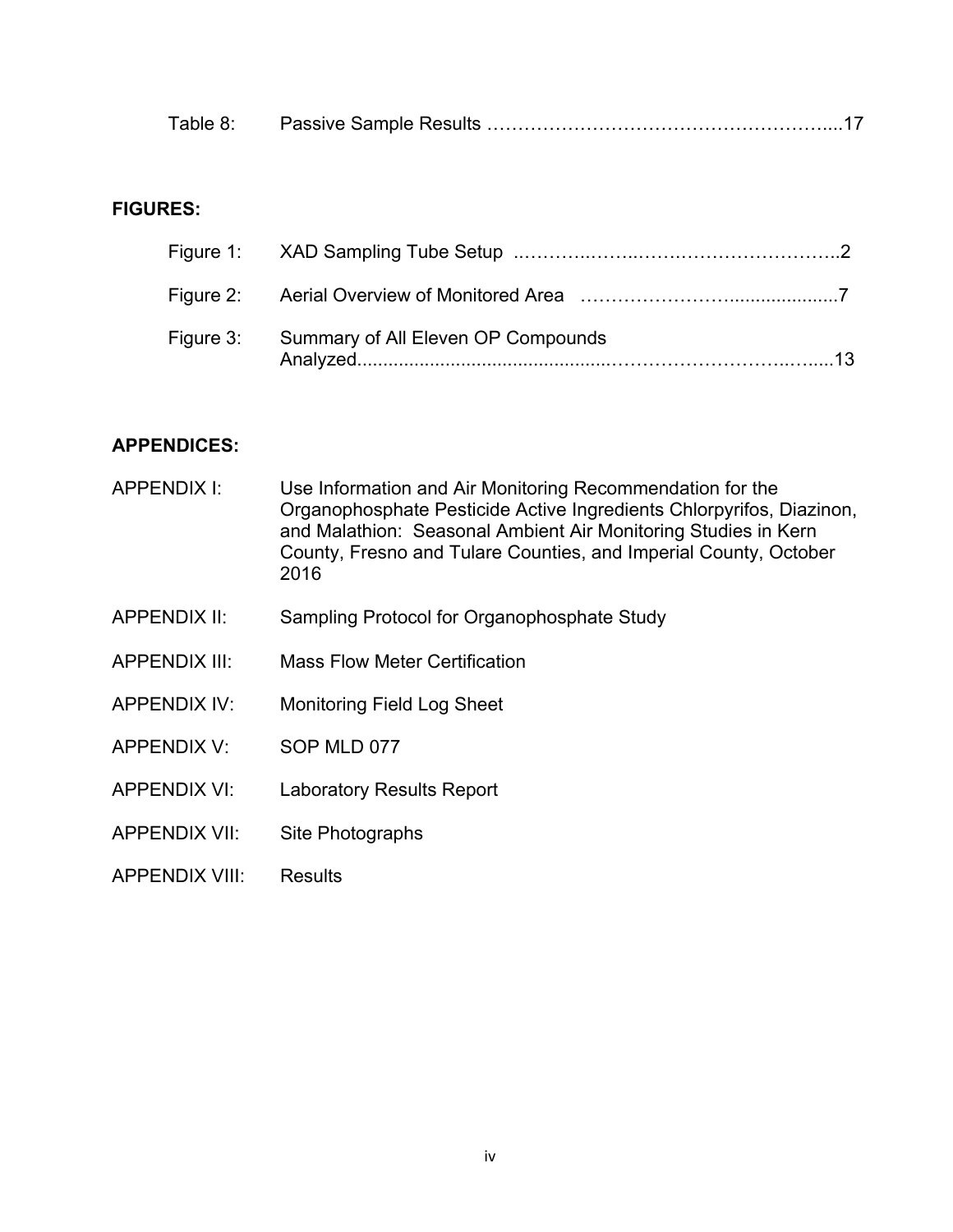### **1.0 Introduction**

At the request of the Department of Pesticide Regulation (DPR) and as part of the proposed monitoring requests included in the 2016 Budget Act, the California Air Resources Board (CARB) conducted air monitoring for the organophosphate (OP) pesticide active ingredients chlorpyriphos, diazinon, and malathion, all of which are included in the organophosphate chemical class. Organophosphate pesticides work through the inhibition of the enzyme acetylcholinesterase. This inhibition results in the accumulation of the neurotransmitter acetylcholine at post-synaptic receptors in the peripheral, neuromuscular, and central nervous systems. Data presented by DPR in 2016 showed that Imperial County had the fourth highest annual reported OP usage for years 2012 – 2014. The report showed that during those years, the total reported use in Imperial County was over 458,000 pounds of active ingredients. Past reports indicates that the usage in Imperial County peaks during the months of January to March (Appendix I).

A total of 284 samples, which included 249 primary samples and 35 quality control samples (14 collocated samples, 8 field spikes, 3 trip spike, and 10 field blanks), were collected from January 15, 2017 through March 22, 2017. Monitoring occurred continuously for four 24-hour periods for each week of the study. Weekly sampling commenced upon arrival of the field staff and continued until the fourth/final sample was collected approximately 96 hours later. The "Sampling Protocol for Organophosphate Study" is located in Appendix II.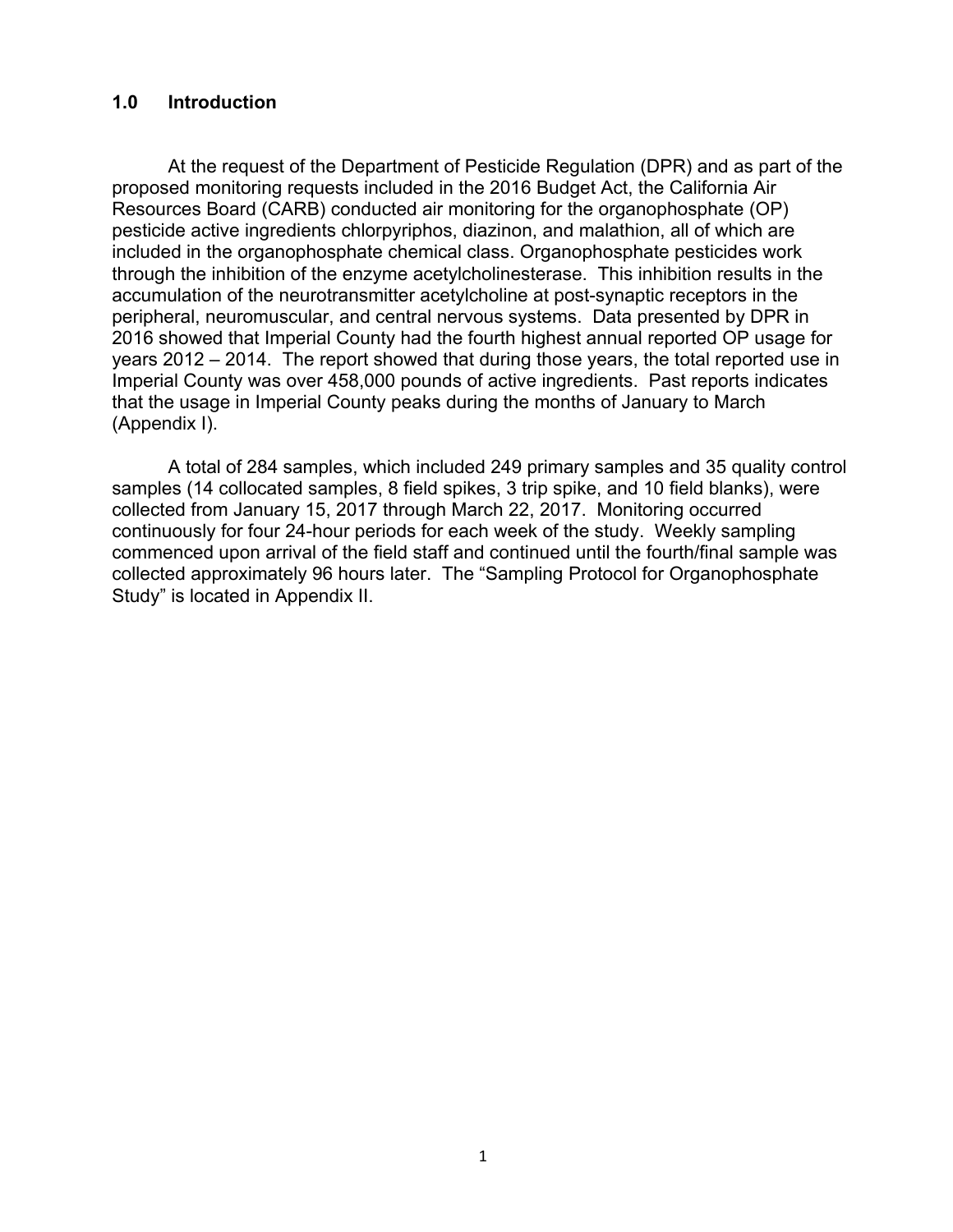#### **2.0 Methods**

The sampling process was designed to collect OP's on an XAD sorbent tube. Samples were collected by passing a measured volume of ambient air through the sorbent tubes mounted on sampling trees. The inlet portion of each sampling tree was approximately 1.7 meters above the sampling platform. A sampler leak check and flow check was performed prior to each sampling period. After the sample sorbent tube was installed, the flow rate was set to 1 SLPM  $\pm$  10% (standard cubic centimeters per minute) using the inline rotameter with a flow range of 0-2 LPM. The flow rate was measured using an Alicat Whisper digital mass flow meter with a range of 0-2 LPM. The flow rate was re-checked at the end of each sampling period just prior to removal of the sorbent tube. For the samples to be acceptable, the average flow rate must have been within 20% of 1 SLPM (between 0.8 SLPM and 1.2 SLPM). Samples out of the specified flow range were flagged as invalid. The certification document for the mass flow meter can be seen in Appendix III.





The ten week study began on January 15, 2018 and ended March 22, 2018. Of the 284 samples collected in total, 249 were primary samples and 35 were quality control (QC) samples (14 collocated samples, 8 field spikes, 3 trip spikes, and 10 field blanks). The QC samples were collected at the Seeley Elementary School location on a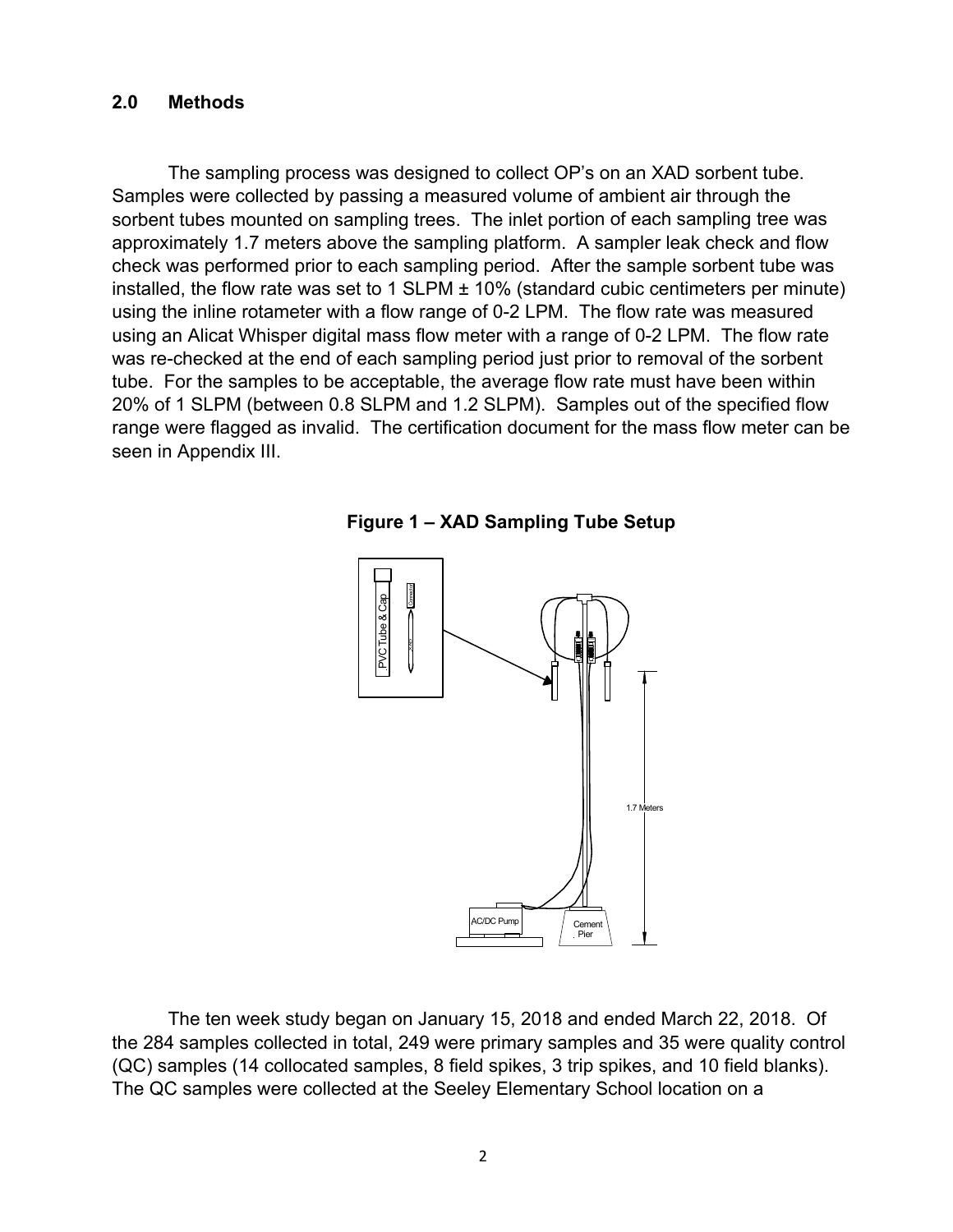secondary sampler. The spiked sorbent tubes were prepared prior to weekly sampling and stored in the laboratory freezer then shipped with blue ice by laboratory staff to field personnel. Upon retrieval of the spike they were immediately put into a dry ice cooler with dry ice for transport to the sampling location. Monitoring occurred continuously for four 24-hour periods each week.

At the end of each sampling period, the sampled sorbent tubes were placed in individual capped culture tubes with an identification label affixed to each sample. The operating interval and flow rate of each sample were recorded on the log sheet. Each culture tube was then placed in a dry ice cooler with dry ice and stored for the remainder of the week. At the end of the week, the collected samples were shipped with blue ice back to CARB MLD's Northern Laboratory Branch (NLB).

The OP field log, which presents the sample start and end times, start and end flow rates, and elapsed time meter readings for each sample, can be found in Appendix IV. Site nomenclature for this study was based upon the location of each sampler and the daily sample number. Additional abbreviations were added to identify the type of QC sample collected (collocated, blank, or spike), if applicable.

### **Sampler Locations:**

| SE - Seeley Elementary School                | WM-Westmorland               |
|----------------------------------------------|------------------------------|
| <b>BW</b> – Brawley Courthouse               | MH - Brawley SDSU            |
| FW - Frank Wright Middle School,<br>Imperial | HE - Heber Elementary School |

### **Quality Control:**

FB – Field Blank

CO – Collocated

FS – Field Spike

TS – Trip Spike

### **Examples:**

| $HE-1$      | = Heber, sample day 1                                     |
|-------------|-----------------------------------------------------------|
| $SE-8-CO =$ | Seeley Elementary School, sample day 8, Collocated Sample |

NLB extracted and analyzed all of the samples from this pesticide study. The collected sorbent tube samples were analyzed following the laboratory standard operating procedure titled "SOP MLD 077 (Appendix V), Standard Operating Procedure for the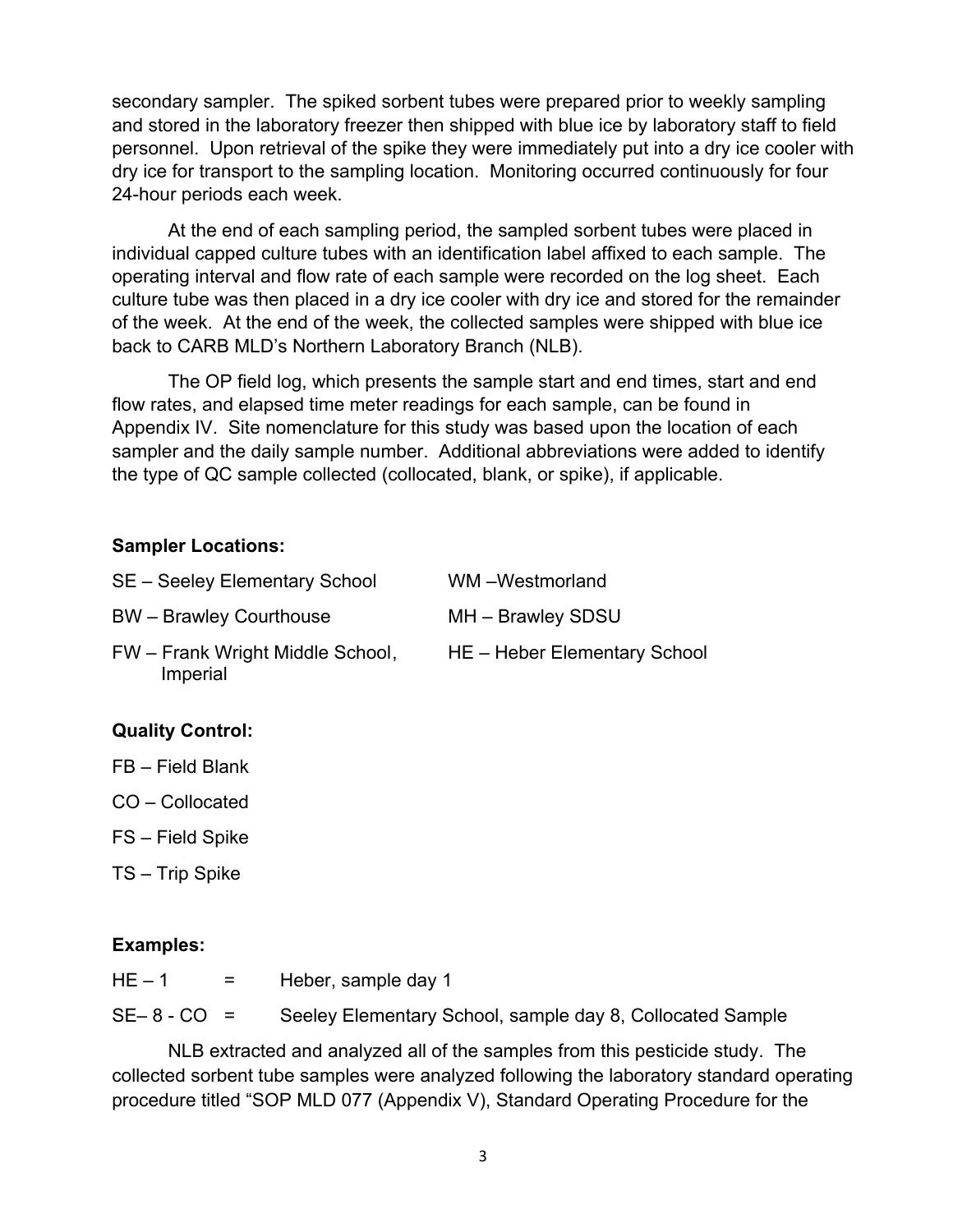Determination of Selected Organophosphate Pesticides Collected on XAD-2 Resin by Gas Chromatography-Triple Quadrupole Mass Spectrometry." Following this procedure, each tube was extracted with four milliliters (mL) of ethyl acetate and desorbed in an ultrasonic bath for 60 minutes. Sample extracts were filtered and then analyzed using a gas chromatograph coupled with a triple quadrupole mass spectrometer detector (GC/MS/MS). The full laboratory results are included in Appendix VI.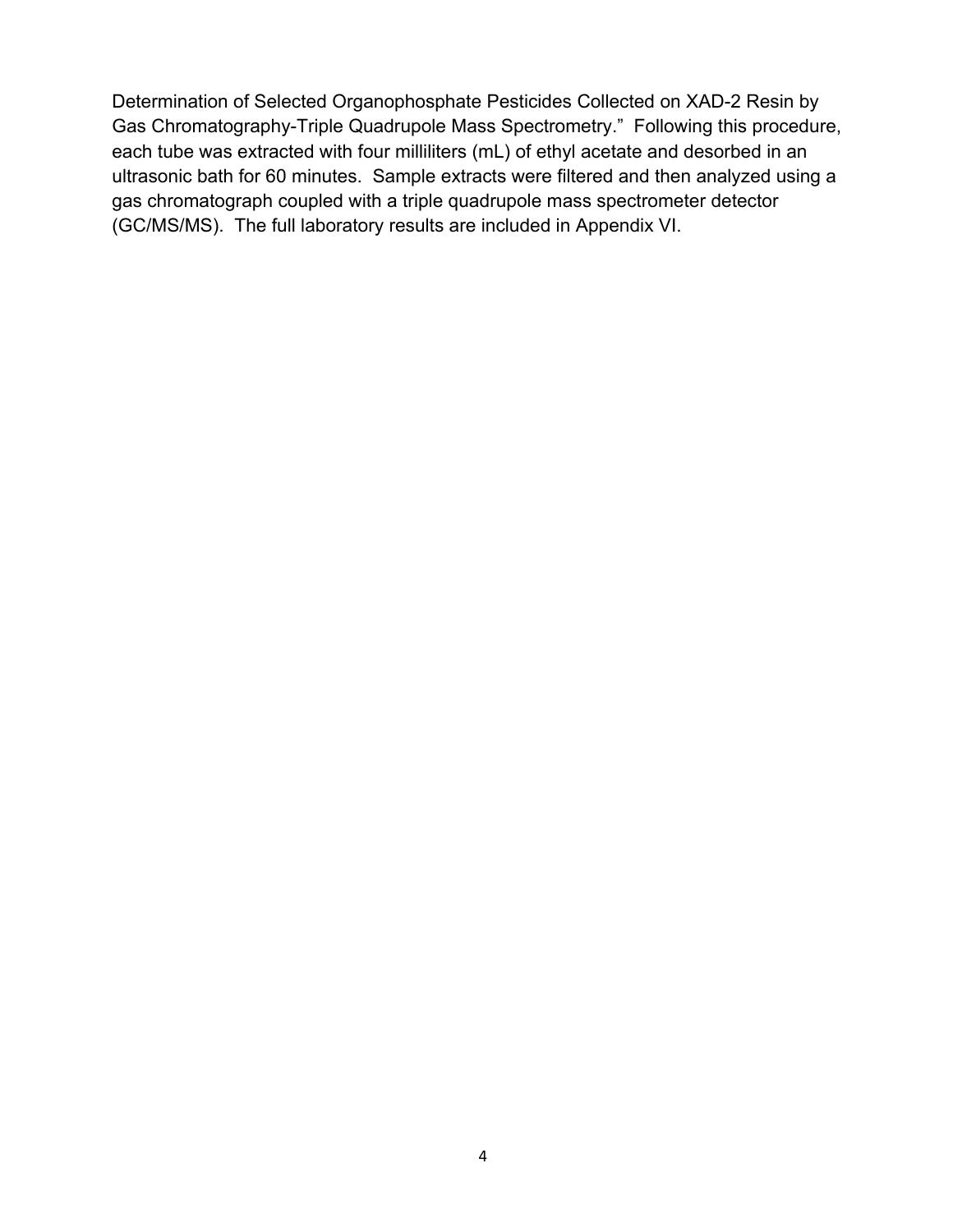### **3.0 Sampling Sites**

The locations for air monitoring were determined by working with local school districts and the local Air Pollution Control District in the desired monitoring area. Upon securing access to the sampling sites, DPR approved the site locations.

Six samplers were set up in the following locations:

- Seeley Seeley Elementary School
- Westmorland Imperial County Air Pollution Control District air monitoring network site
- Brawley Imperial County Air Pollution Control District air monitoring network site
- Imperial Frank Wright Middle School
- Heber Heber Elementary School
- Brawley SDSU San Diego State University Imperial County campus

With Seeley being the historically high-use city in the County, a second sampler for quality control samples was set up at Seeley Elementary School.

The global positioning satellite coordinates of each sampler are included in Table 1. Also included in Table 1 are the sampler probe heights from the ground. The samplers were placed on top of buildings and shipping containers, or on ground level at the sampling locations.

Figure 2 shows an aerial view of the monitored area with the sampler locations marked. Photos of all of the samplers at each location can be seen in Appendix VII.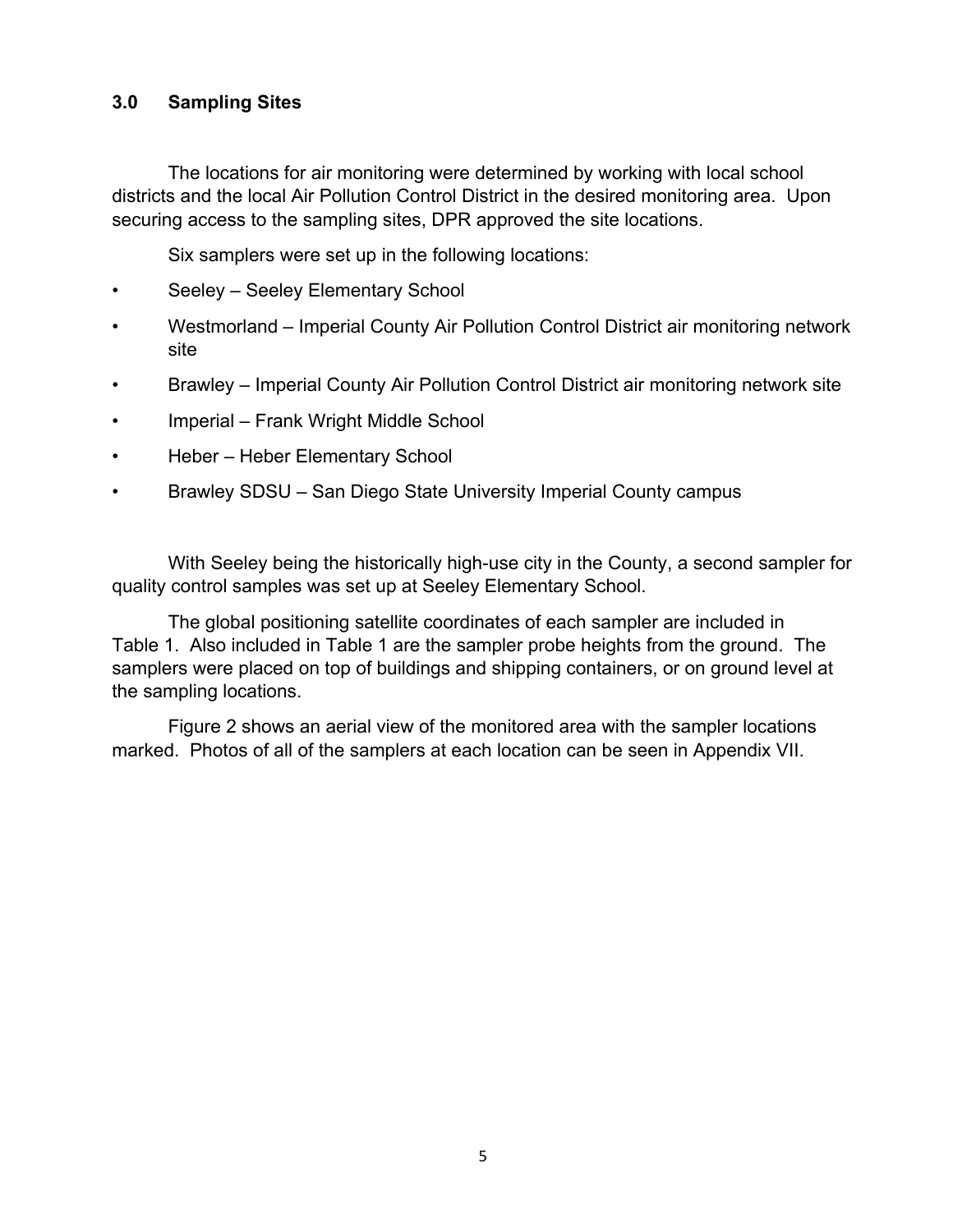# **Table 1: Sampler Waypoints**

| <b>City</b>    | Location                                                                          | <b>Coordinates</b>                  | <b>Probe Height</b><br><b>From Ground</b><br>(m) |
|----------------|-----------------------------------------------------------------------------------|-------------------------------------|--------------------------------------------------|
| Seeley         | <b>Seeley Elementary School</b>                                                   | 32°47'43.5"N<br>115°41'29.9"W       | 4.4                                              |
| Westmorland    | <b>Imperial County APCD Air</b><br><b>Monitoring Site (Cargo</b><br>Container)    | 33°01'56.7"N<br>115°37'25.3"W       | 3.6                                              |
| <b>Brawley</b> | <b>Imperial County APCD Air</b><br><b>Monitoring Site (Brawley</b><br>Courthouse) | 32°58'42.4"N<br>115°32'20.8"W       | 8.5                                              |
| Imperial       | <b>Frank Wright Middle School</b>                                                 | 32°51'19.08"N<br>115°34'17.8248" W  | 7.8                                              |
| Heber          | <b>Heber Elementary School</b>                                                    | 32°43'35.7312"N<br>115°31'41.826" W | 4.4                                              |
| <b>Brawley</b> | San Diego State University-<br><b>Imperial County campus</b>                      | 32°58'47.532"N<br>115°29'16.5516" W | 1.7                                              |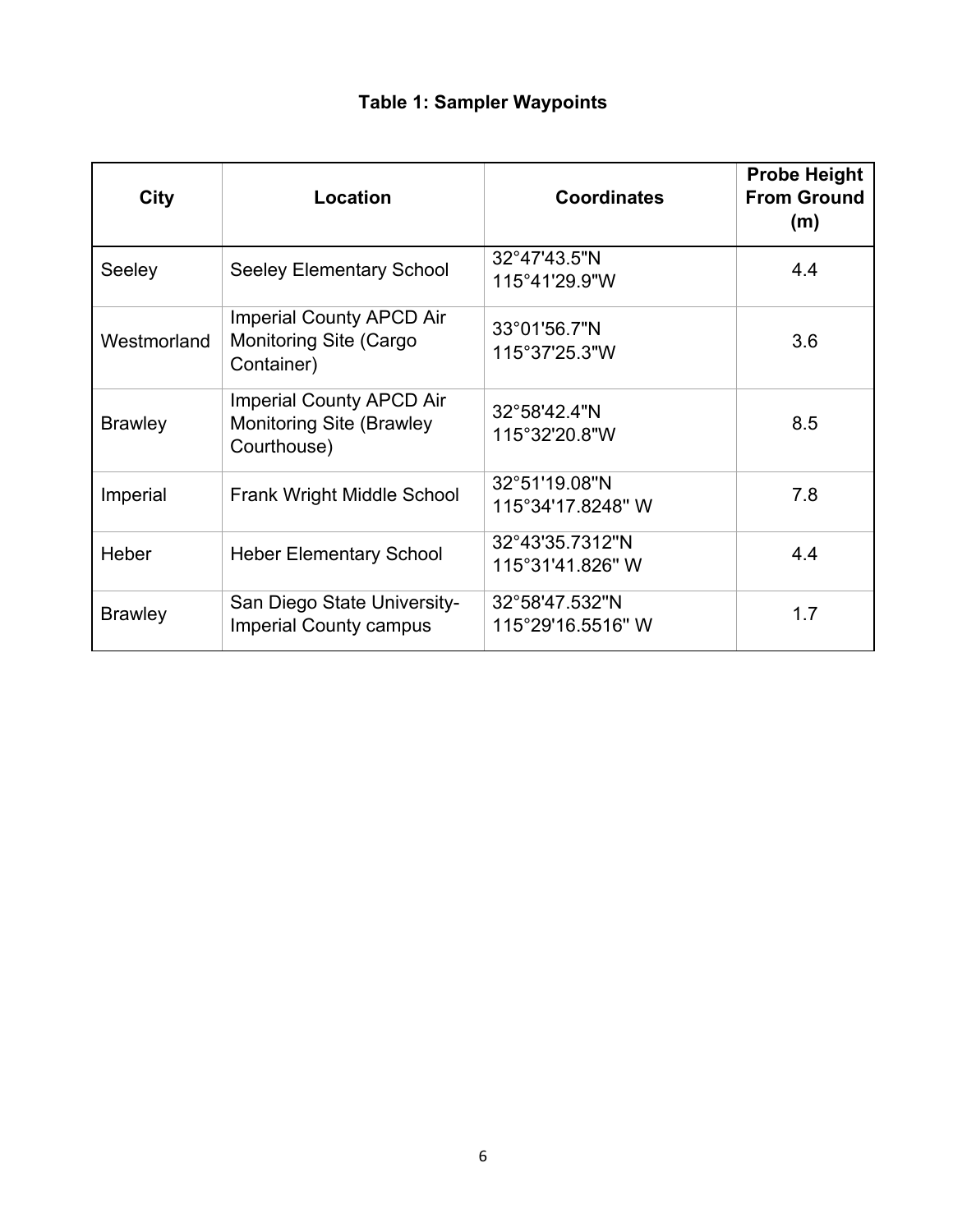

# **Figure 2: Aerial Overview of Monitored Area**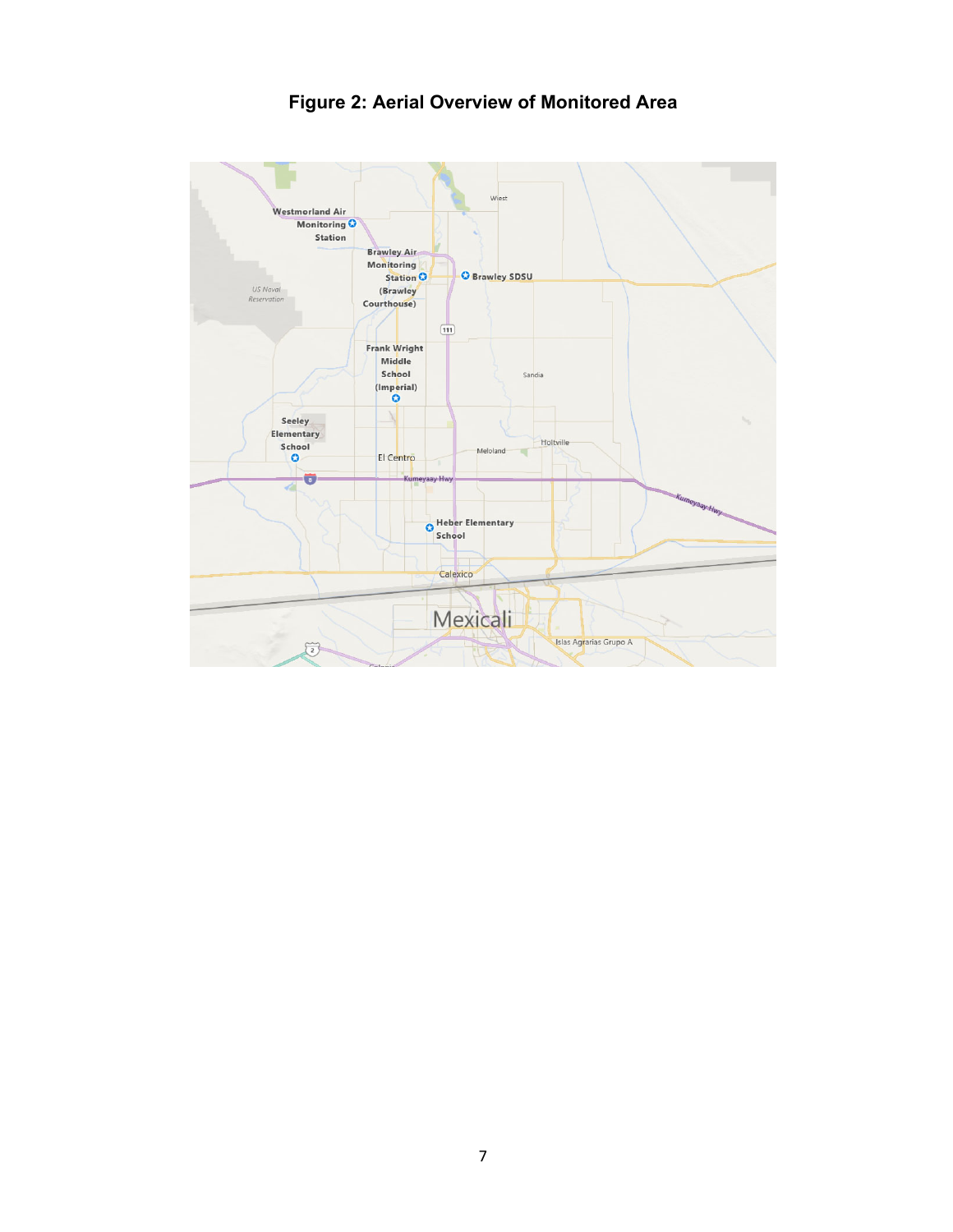### **4.0 Deviations from Protocol**

After the sampling had begun at the initial five sites, CARB worked with Comite Civico Del Valle (CCV), a community group in Brawley, to address concerns that the site at the Brawley courthouse does not adequately address exposure to the community. In partnership with CCV, a sixth sampling site was located and secured by CCV at the San Diego State University (SDSU) Imperial Valley Brawley Campus. Note that this site at the SDSU campus ended up to be the selected site by CCV instead of the site at the Miguel Hidelgo Elementary School as initially noted in the study protocol. Pesticide sampling equipment, sample media, flow standards, training, shipping containers and set-up were provided by CARB. CCV staff were trained to operate the pesticide sampler at the Brawley SDSU site and were responsible for operating the sampler, changing sample media, and shipping samples to the laboratory. Sampling at SDSU began on 2/5/18 and was completed on 3/22/18.

 In addition to analyzing the three organophosphate compounds listed in the sampling protocol, MLD's Organics Laboratory provided analyses for eight additional compounds that were not included in the sampling protocol. The complete list of compounds analyzed, their method detection limit (MDL), and estimated quantitation limit (EQL) are listed in Table 2.

| Compound                                  | <b>Method Detection Limit</b><br>$(\mu g/ml)$ | <b>Estimated Quantitation</b><br>Limit<br>(µg/ml) |
|-------------------------------------------|-----------------------------------------------|---------------------------------------------------|
| Chlorpyrifos                              | 0.0011                                        | 0.0055                                            |
| <b>Diazinon</b>                           | 0.00080                                       | 0.0040                                            |
| <b>Malathion</b>                          | 0.00090                                       | 0.0045                                            |
| <b>Chlorpyrifos Oxygen</b><br>Analog (OA) | 0.0015                                        | 0.0075                                            |
| Diazinon OA                               | 0.0011                                        | 0.0055                                            |
| <b>Malathion OA</b>                       | 0.0024                                        | 0.012                                             |
| <b>DEF</b>                                | 0.0017                                        | 0.0085                                            |
| <b>Dimethoate</b>                         | 0.0020                                        | 0.010                                             |
| Dimethoate OA                             | 0.0013                                        | 0.0065                                            |
| <b>Dichlorvos</b>                         | 0.0010                                        | 0.0050                                            |
| Phosmet                                   | 0.00090                                       | 0.0045                                            |

### **Table 2**

#### **Analyzed Compounds with MDLs and EQLs**

The sampling protocol states that field samples are considered valid if the sample run times were between 23 to 25 hours. In this study, samples where the Estimated Time Meter (ETM) indicates a run time of 22.9 were rounded to 23 hours and considered valid. If the laboratory analysis indicated a trace or quantifiable amount of a compound and the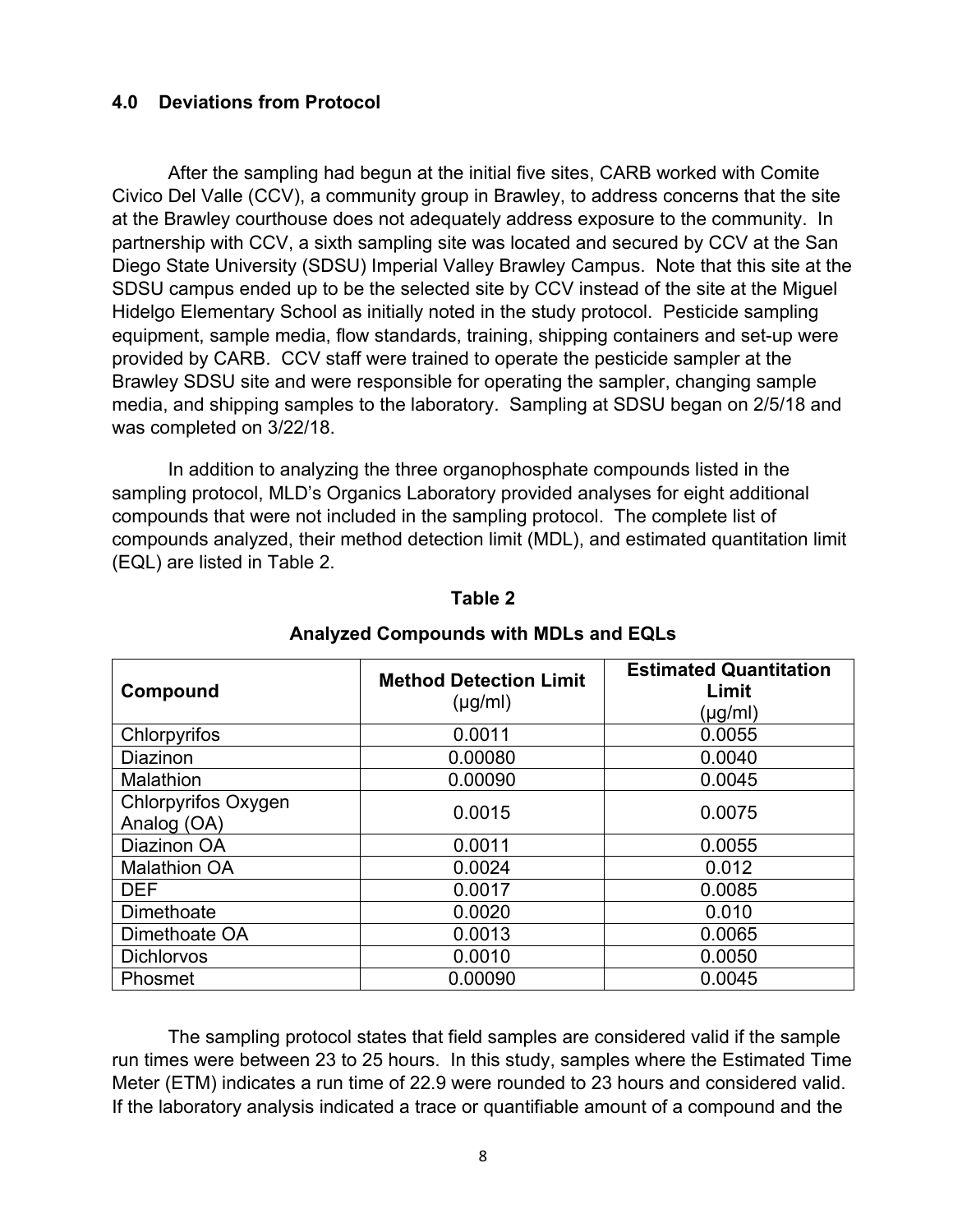sample run time was 22.9 hours, the result was flagged so that the reader could note the difference. Of six flagged samples, two samples had trace amounts and no samples had measureable amounts of OPs.

The monitoring recommendation for the study was 12 weeks. However, CARB and DPR collectively agreed that the study could be shortened to ten weeks.

Pump failures or power failures occurred on 1/16/18 and 1/17/18 and resulted in invalid samples. The final flow rates of each invalidated sample could not be confirmed; therefore, an average flow rate could not be calculated.

 On 1/26/18 through 1/29/18, the sample at Frank Wright Middle school ran for 72 hours because the school grounds were locked and inaccessible over the weekend which resulted in an invalid sample.

The DPR protocol required that at least 10% of the total number of collected samples be QC samples (i.e., collocated, blank and spike), however, an agreement between DPR and CARB allowed for one QC sample per week. In this study, ten passive samples were collected at the collocated Seeley site. A passive sample is a sample tube which is loaded into the sampler without air being drawn through the sample media. The sample media is typically loaded after the last sampling day of each week (Thursday or Friday) and removed prior to the beginning of the next sampling week. During the study, only eight field spikes and three trip spikes were sampled. One field spike was received with the temperature strip indicating that the temperature exceeded 4 degree Celsius and another was due to a missed shipment. The number of trip spikes was reduced due to a shortage of sample media.

Typically, sorbent tubes used for sampling should only be opened just prior to utilization and then collected right after sampling stops. This ensures no passive contamination and/or degradation of the sorbent materials in the tubes due to humidity or temperature fluctuations. During the study, the first sample tube of each week was opened and the pump programmed to begin to run between 3 to 5 days later, depending on the sampling schedule for the week.

Moreover, typically, dry ice is utilized to transport samples from the field to the laboratory by vehicle. However, for this study, the samples were shipped overnight by flight from Imperial County to Sacramento County. Due to restrictions of having dry ice on airplanes, blue ice was used in lieu of dry ice to transport the samples collected in the study.

Besides the deviations noted above, no other significant deviations from the "Sampling Protocol for Organophosphate Monitoring in Imperial County" occurred.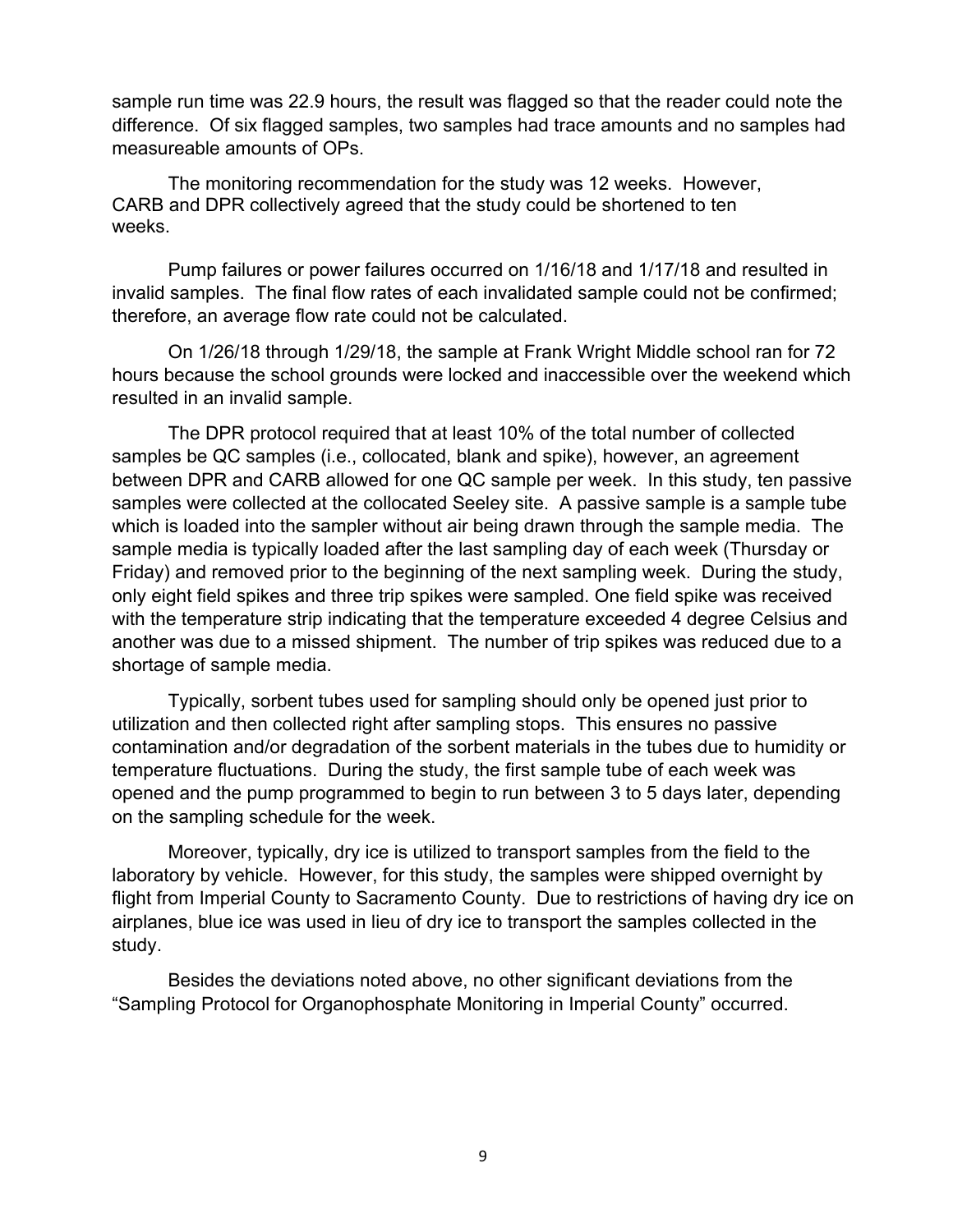### **5.0 Results**

A brief summary of the data results are provided below. Detailed information regarding sample flow rate, sampling date and time, sample volume, and pesticide concentrations at each of the monitoring sites are located in Appendix VIII of this report.

The majority of the samples were under the method detection limit or were present only at trace levels (between the MDL and EQL). Due to this, the OP concentrations of most samples could not be calculated with certainty. Of 213 total valid primary samples, there were 26 quantifiable concentrations, in total, of which 3 were chlorpyrifos, 4 were diazinon, and 5 were malathion. The chlorpyrifos sample with the highest concentrations was from the Westmorland site on  $1/16/18$  (0.039  $\mu$ g/m<sup>3</sup>). The diazinon sample with the highest concentration was from Westmorland on  $1/16/18$  (0.032  $\mu q/m^3$ ), and the highest malathion sample was also from Westmorland on  $2/25/18$  (0.212  $\mu$ g/m<sup>3</sup>).

Note that samples (i.e., MH-17 through MH-32) from the Brawley SDSU site between 2/24/18 and 3/17/18 were invalidated because there were no chain of custody forms submitted with the samples for validation. While these samples were invalidated, all samples collected and received by the lab were analyzed therefore the results are provided in Appendix VIII. Attempts were made to obtained COC sample forms for the Brawley SDSU site from CCV but were unsuccessful.

Table 3 summarizes the results of the three primary OP compounds chlorpyrifos, diazinon, and malathion broken down by site, and by the number of samples with nondetectable levels, trace levels, and quantifiable levels. Table 4 provides a summary of the eight additional OP compounds that were analyzed by the lab. Figure 3 summarizes the results of all eleven OP compounds.

Tables 5 through 8 present the QC sampling results at the Seeley site.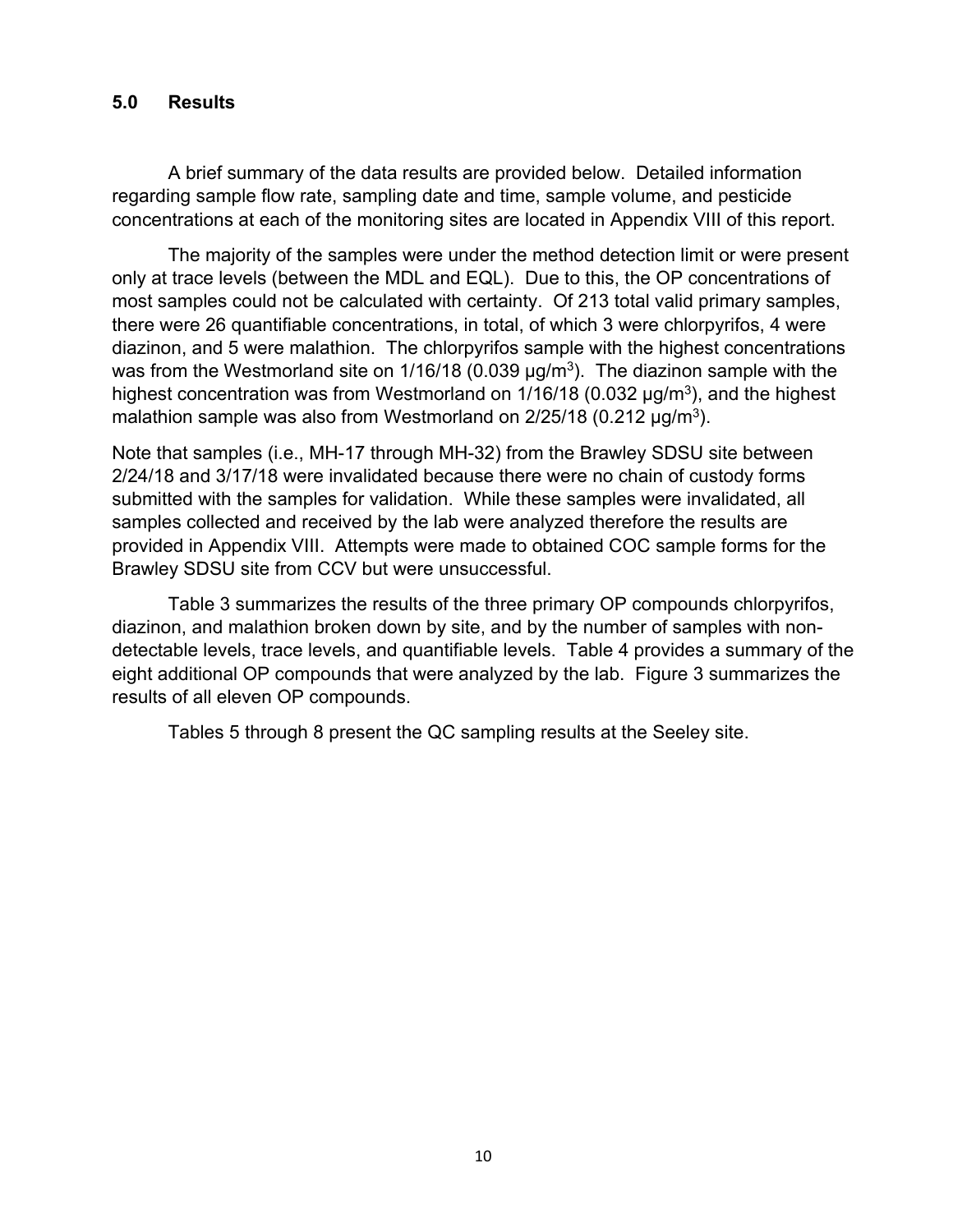### **Table 3 – Sampling Results Summary:**

### **Chlorpyrifos, Diazinon, and Malathion**

|                               | <b>Chlorpyrifos</b> |              |                   |                |                | <b>Diazinon</b> |                   |                |                | <b>Malathion</b> |                   |                |  |
|-------------------------------|---------------------|--------------|-------------------|----------------|----------------|-----------------|-------------------|----------------|----------------|------------------|-------------------|----------------|--|
| <b>Site</b>                   | Detect<br>Non-      | Trace        | Quantifi-<br>able | hvalid         | Detect<br>Non- | Trace           | Quantifi-<br>able | Invalid        | Detect<br>Non- | Trace            | Quantifi-<br>able | Invalid        |  |
| Seeley                        | 39                  | $\mathbf{1}$ | $\mathbf 0$       | 3              | 40             | $\mathbf 0$     | $\mathbf 0$       | 3              | 37             | 3                | $\mathbf 0$       | 3              |  |
| Westmorland                   | 38                  | $\mathbf 0$  | 3                 | $\overline{2}$ | 38             | $\mathbf 0$     | 3                 | $\overline{2}$ | 33             | 3                | 5                 | $\overline{2}$ |  |
| <b>Brawley Court</b><br>House | 43                  | $\mathbf 0$  | $\mathbf 0$       | 0              | 43             | $\mathbf 0$     | $\mathbf 0$       | $\mathbf 0$    | 41             | $\overline{2}$   | $\mathbf 0$       | $\mathbf 0$    |  |
| <b>Brawley</b><br>SDSU*       | 11                  | $\mathbf 0$  | $\mathbf 0$       | $\mathbf{1}$   | 11             | $\mathbf 0$     | $\mathbf 0$       | $\mathbf{1}$   | 11             | $\mathbf 0$      | $\mathbf 0$       | $\mathbf{1}$   |  |
| Imperial**                    | 38                  | $\mathbf 0$  | $\mathbf 0$       | $\overline{3}$ | 37             | $\mathbf 0$     | $\mathbf{1}$      | 3              | 32             | 6                | 0                 | 3              |  |
| Heber                         | 40                  | $\mathbf 0$  | $\mathbf 0$       | 3              | 40             | $\mathbf 0$     | $\mathbf 0$       | 3              | 36             | 4                | $\mathbf 0$       | 3              |  |
| Total                         | 209                 | $\mathbf{1}$ | 3                 | 12             | 209            | $\mathbf 0$     | $\overline{4}$    | 12             | 190            | 18               | 5                 | 12             |  |

\*A total of thirty-four samples were collected from this site. Of the 34 samples, 11 samples were valid. There were no quantifiable or traceable chlorpyrifos, diazinon, or malathion concentrations from the 11 valid samples. One sample (MH-24) was invalidated because of a field setup error. Fourteen samples were submitted without a Chain of Custody (COC) form or with missing sample information. These 14 samples without COCs were invalidated, however, all collected and received samples were analyzed, therefore, the results are provided in Appendix VIII. Eight samples were not received by the lab for analyses.

\*\*A total of forty-one samples were collected from this site. Three samples were invalidated. There was one quantifiable diazinon concentration and six trace concentrations of malathion but neither quantifiable nor traceable chlorpyrifos concentration were measured at this site. Two samples (FW-11 and FW-12) were not received by the lab for analyses.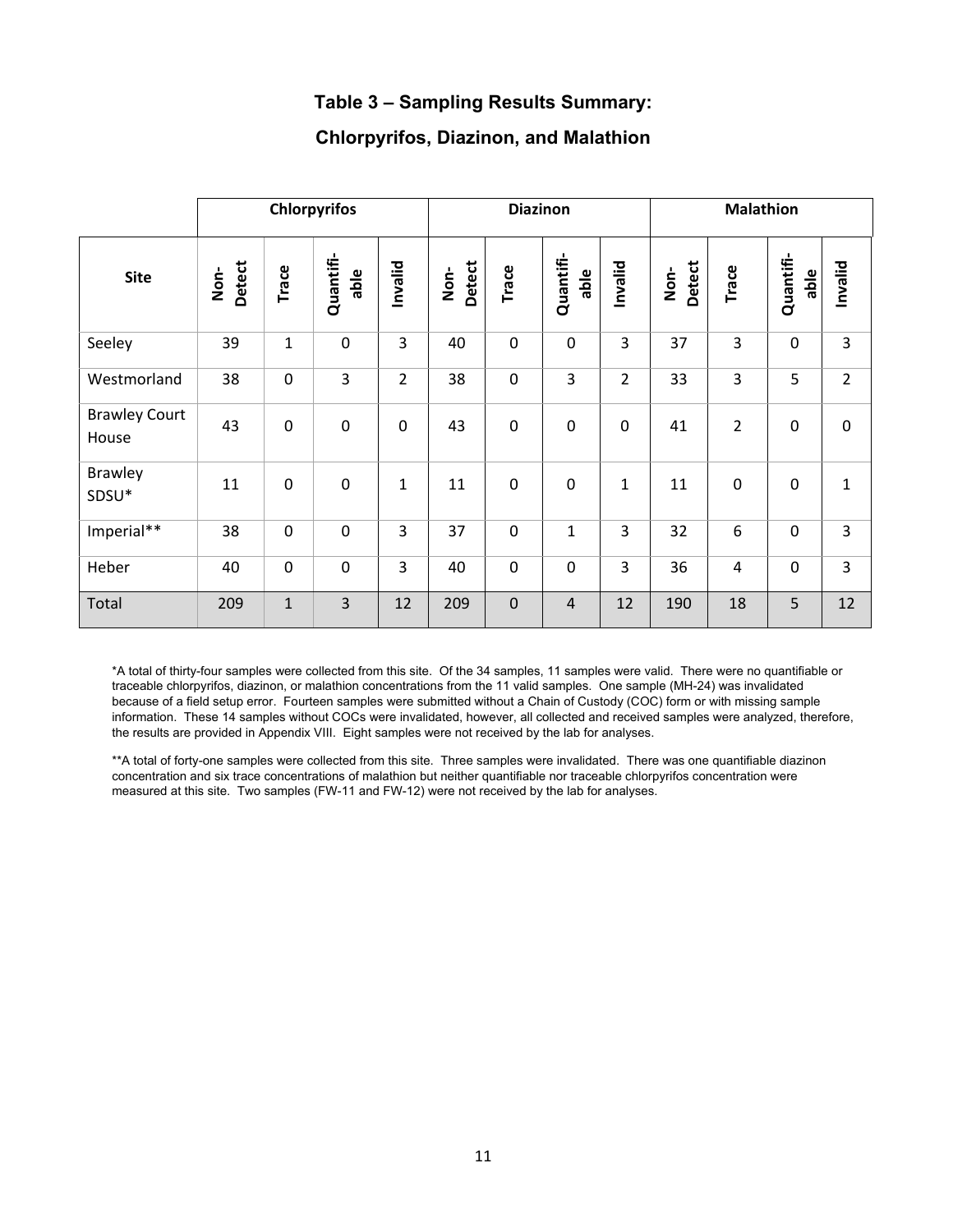### **Table 4 – Sampling Results Summary:**

## **Chlorpyrifos OA, Diazinon OA, Malathion OA, Dimethoate,**

## **Dimethoate OA, DEF, Dichlorvos, Phosmet**

|                      | Chlorpyrifos<br>g | Diazinon OA    | Malathion<br>$\mathcal{S}$ | Dimethoate     | Dimethoate<br>g | DEF            | Dichlorvos     | Phosmet        | Total          |                |
|----------------------|-------------------|----------------|----------------------------|----------------|-----------------|----------------|----------------|----------------|----------------|----------------|
|                      | Non Detect        | 40             | 40                         | 40             | 40              | 35             | 40             | 38             | 40             | 313            |
|                      | Trace             | $\mathbf 0$    | 0                          | $\mathbf 0$    | $\mathbf 0$     | $\mathbf 0$    | $\mathbf 0$    | $\overline{2}$ | $\mathbf 0$    | $\overline{2}$ |
| Seeley               | Quantifiable      | $\mathbf 0$    | 0                          | 0              | $\mathbf 0$     | $\mathbf{1}$   | $\mathbf 0$    | $\mathbf 0$    | $\mathbf 0$    | $\mathbf{1}$   |
|                      | Invalid           | 3              | 3                          | 3              | 3               | $\overline{7}$ | 3              | 3              | 3              | 28             |
|                      | Non Detect        | 40             | 38                         | 38             | 37              | 33             | 39             | 41             | 37             | 303            |
| Westmorland          | <b>Trace</b>      | $\mathbf 0$    | $\mathbf{1}$               | $\mathbf{1}$   | 3               | $\mathbf{1}$   | $\mathbf{1}$   | 0              | $\overline{2}$ | 9              |
|                      | Quantifiable      | $\mathbf 1$    | $\overline{2}$             | $\overline{2}$ | $\mathbf{1}$    | $\overline{2}$ | $\mathbf{1}$   | $\mathbf 0$    | $\overline{2}$ | 11             |
|                      | Invalid           | $\overline{2}$ | $\overline{2}$             | $\overline{2}$ | $\overline{2}$  | $\overline{7}$ | $\overline{2}$ | $\overline{2}$ | $\overline{2}$ | 21             |
|                      | Non Detect        | 42             | 43                         | 43             | 43              | 39             | 43             | 42             | 43             | 338            |
| <b>Brawley Court</b> | Trace             | $\mathbf 0$    | 0                          | 0              | $\mathbf 0$     | $\mathbf 0$    | $\overline{0}$ | $\mathbf{1}$   | $\mathbf 0$    | $\mathbf{1}$   |
|                      | Quantifiable      | $\mathbf 0$    | 0                          | 0              | $\mathbf 0$     | $\mathbf 0$    | 0              | $\mathbf 0$    | $\mathbf 0$    | $\pmb{0}$      |
|                      | Invalid           | $\mathbf{1}$   | 0                          | 0              | $\mathbf 0$     | 4              | 0              | 0              | 0              | 5              |
|                      | Non Detect        | 11             | 11                         | 11             | 11              | 11             | 11             | 8              | 11             | 85             |
| <b>Brawley</b>       | <b>Trace</b>      | $\mathbf 0$    | 0                          | 0              | $\mathbf 0$     | $\overline{0}$ | $\mathbf 0$    | 3              | 0              | 3              |
| SDSU*                | Quantifiable      | $\mathbf 0$    | 0                          | 0              | $\mathbf 0$     | 0              | $\mathbf 0$    | $\mathbf 0$    | 0              | $\pmb{0}$      |
|                      | Invalid           | $\mathbf{1}$   | $\mathbf{1}$               | 1              | $\mathbf{1}$    | $\mathbf{1}$   | $\mathbf{1}$   | $\mathbf{1}$   | 1              | 8              |
|                      | Non Detect        | 38             | 38                         | 36             | 38              | 35             | 38             | 38             | 38             | 299            |
| Imperial**           | <b>Trace</b>      | $\mathbf 0$    | 0                          | $\overline{2}$ | $\mathbf 0$     | $\overline{0}$ | $\overline{0}$ | 0              | $\mathbf 0$    | $\overline{2}$ |
|                      | Quantifiable      | $\mathbf 0$    | 0                          | 0              | $\mathbf 0$     | $\mathbf{1}$   | 0              | 0              | 0              | $\mathbf{1}$   |
|                      | Invalid           | 3              | 3                          | 3              | 3               | 5              | 3              | 3              | 3              | 26             |
|                      | Non Detect        | 40             | 40                         | 37             | 40              | 35             | 40             | 39             | 40             | 311            |
| Heber                | <b>Trace</b>      | $\mathbf 0$    | 0                          | 1              | $\mathbf 0$     | $\overline{0}$ | $\overline{0}$ | $\mathbf{1}$   | $\mathbf 0$    | $\overline{2}$ |
|                      | Quantifiable      | $\mathbf 0$    | 0                          | 0              | $\mathbf 0$     | $\mathbf{1}$   | $\mathbf 0$    | 0              | 0              | $\mathbf{1}$   |
|                      | Invalid           | 3              | 3                          | 3              | 3               | $\overline{7}$ | 3              | 3              | 3              | 28             |
|                      | Non Detect        | 211            | 210                        | 205            | 209             | 188            | 211            | 206            | 209            | 1649           |
| Total                | <b>Trace</b>      | $\mathbf 0$    | 1                          | 4              | 3               | $\mathbf{1}$   | $\mathbf{1}$   | $\overline{7}$ | $\overline{2}$ | 19             |
|                      | Quantifiable      | $\mathbf{1}$   | $\overline{2}$             | $\overline{2}$ | $\mathbf{1}$    | 5              | $\mathbf{1}$   | $\mathbf 0$    | $\overline{2}$ | 14             |
|                      | Invalid           | 13             | 12                         | 12             | 12              | 21             | 12             | 12             | 12             | 106            |

 \*A total of thirty-four samples were collected from this site. Of the 34 samples, 11 samples were valid. One sample (MH-24) was invalidated because of a field setup error. Fourteen samples were submitted without a Chain of Custody (COC) form or with missing sample information. These 14 samples without COCs were invalidated, however, all collected and received samples were analyzed, therefore, the results are provided in Appendix VIII. Eight samples were not received by the lab for analyses.

\*\*A total of forty-one samples were collected from this site. Three samples were invalidated. Two samples (FW-11 and FW-12) were not received by the lab for analyses.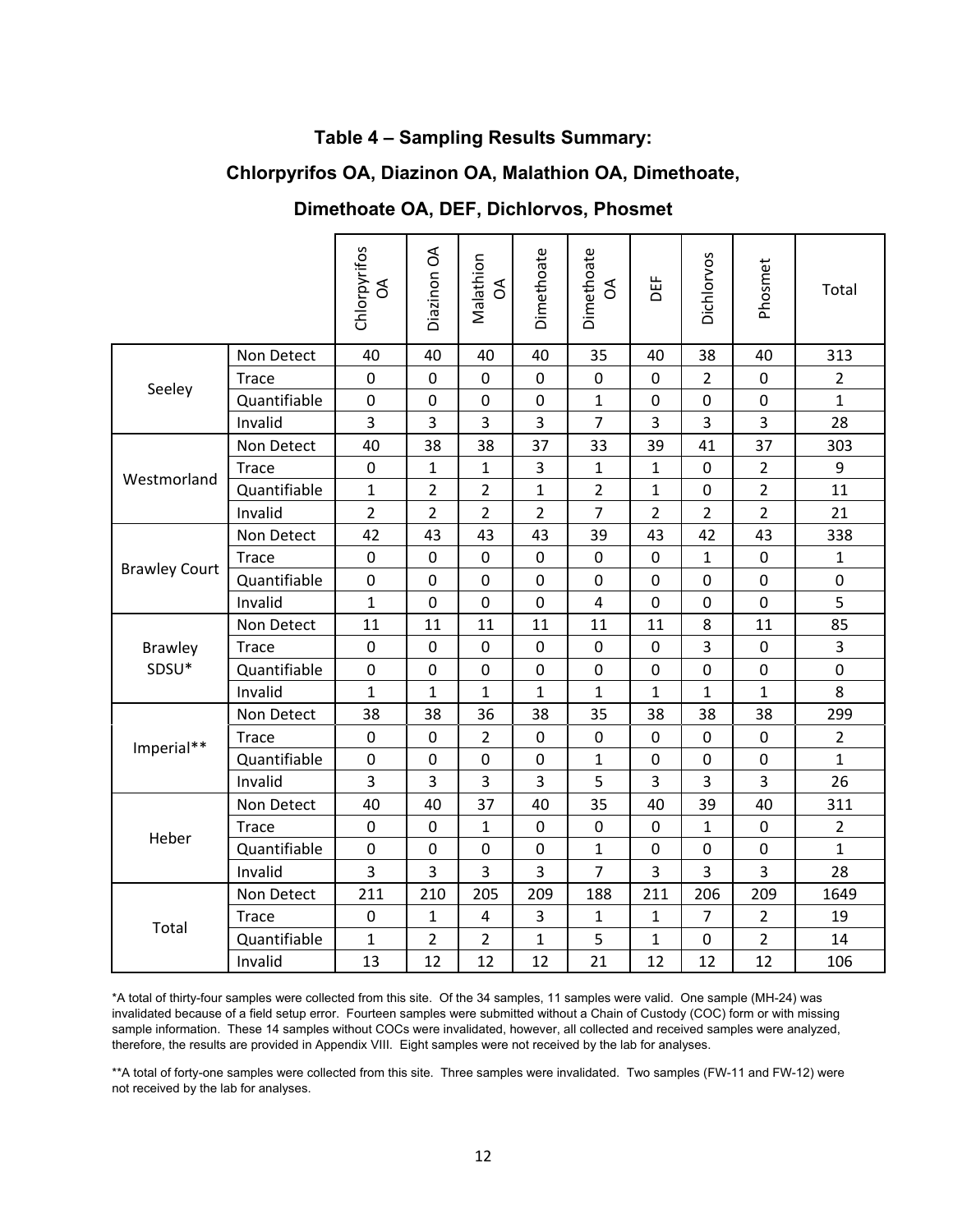

**Figure 3 – Summary of All Eleven OP Compounds Analyzed**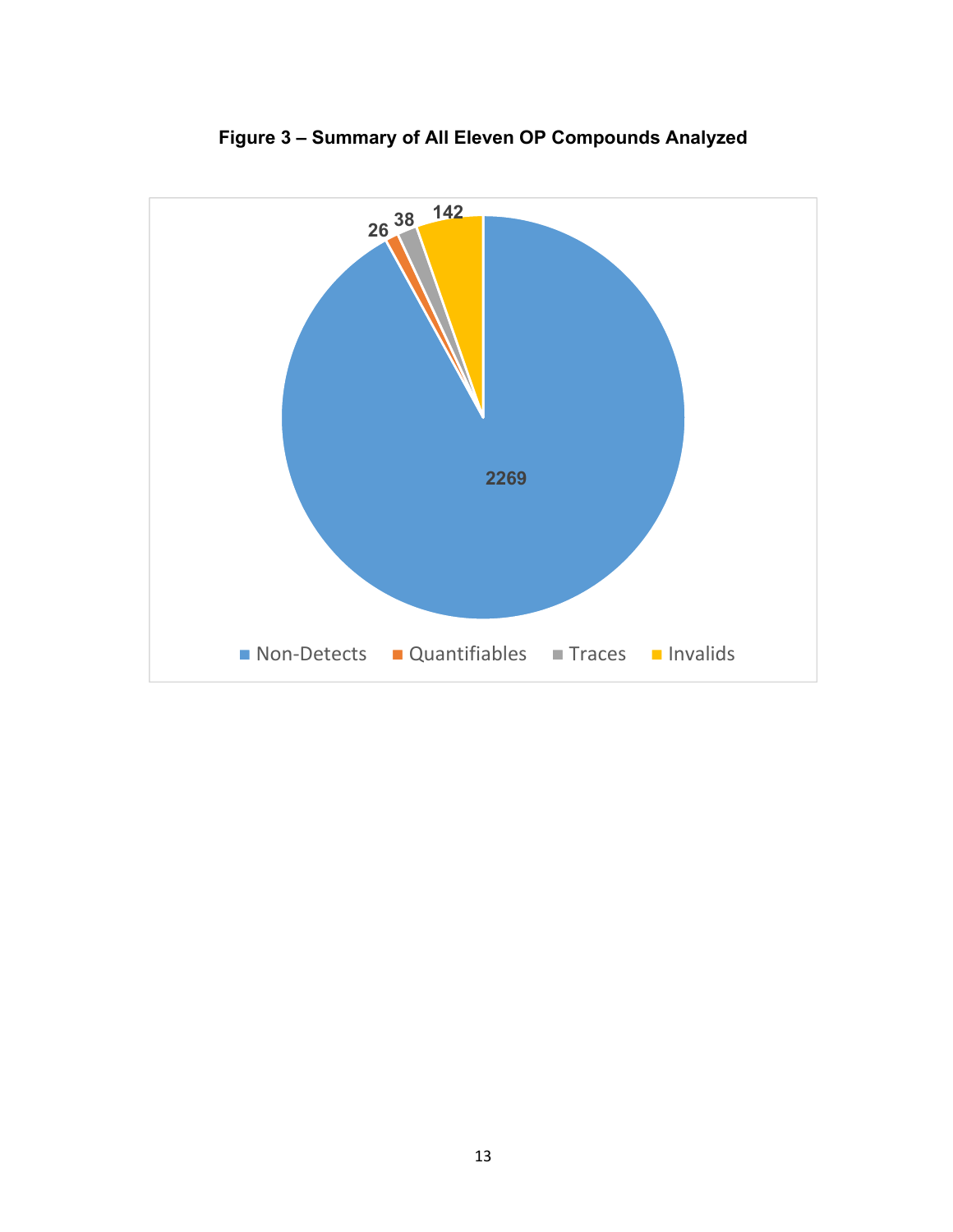### **6.0 Quality Control Results**

Field QC samples consisted of 14 collocated samples, 8 field spikes, 3 trip spikes, and 10 field blanks. The formula for calculating the Relative Percent Difference (RPD) is as follows:

$$
RPD = \frac{2\left(Collocated \ \mu g/m^3 - Sample \ \mu g/m^3\right)}{Collocated \ \mu g/m^3 + Sample \ \mu g/m^3}
$$

The RPD of the collocated samples for all samples could not be calculated because all primary and collocated samples were below the EQL. The results of the collocated samples are listed in Table 5.

| <b>Barcode</b> | Sample<br><b>Name</b> | Volume<br>(m3) | <b>Chlorpyrifos</b><br>(µg/sample) | Chlorpyrifos<br>$(\mu g/m3)$ | <b>Diazinon</b><br>(µg/sample<br>$)^*$ | <b>Diazinon</b><br>$(\mu g/m3)$ | <b>Malathion</b><br>(µg/sample | <b>Malathion</b><br>$(\mu g/m3)$ |
|----------------|-----------------------|----------------|------------------------------------|------------------------------|----------------------------------------|---------------------------------|--------------------------------|----------------------------------|
| DPR2014        | $SE-3$                | 1.46           | <b>ND</b>                          |                              | <b>ND</b>                              |                                 | <b>ND</b>                      |                                  |
| DPR2015        | SE-3-CO               | 1.35           | <b>ND</b>                          |                              | <b>ND</b>                              |                                 | <b>ND</b>                      |                                  |
| <b>DPR2035</b> | $SE-6$                | 1.43           | <b>ND</b>                          |                              | <b>ND</b>                              |                                 | <b>ND</b>                      |                                  |
| DPR2036        | SE-6-CO               | 1.43           | <b>ND</b>                          |                              | <b>ND</b>                              |                                 | <b>ND</b>                      |                                  |
| DPR2042        | $SE-7$                | 1.44           | <b>ND</b>                          |                              | <b>ND</b>                              |                                 | <b>ND</b>                      |                                  |
| DPR2043        | SE-7-CO               | 1.38           | <b>ND</b>                          |                              | <b>ND</b>                              |                                 | <b>ND</b>                      |                                  |
| <b>DPR2056</b> | $SE-9$                | 1.51           | <b>ND</b>                          |                              | <b>ND</b>                              |                                 | <b>ND</b>                      |                                  |
| DPR2057        | SE-9-CO               | 1.44           | <b>ND</b>                          |                              | <b>ND</b>                              |                                 | <b>ND</b>                      |                                  |
| <b>DPR2063</b> | SE-10                 | 1.55           | <b>ND</b>                          |                              | <b>ND</b>                              |                                 | <b>ND</b>                      |                                  |
| DPR2064        | SE-10-CO              | 1.38           | <b>ND</b>                          |                              | <b>ND</b>                              |                                 | <b>ND</b>                      |                                  |
| DPR2105        | SE-16                 | 1.41           | <b>ND</b>                          |                              | <b>ND</b>                              |                                 | <b>ND</b>                      |                                  |
| DPR2106        | SE-16-CO              | 1.44           | <b>ND</b>                          |                              | <b>ND</b>                              |                                 | <b>ND</b>                      |                                  |
| DPR2112        | SE-17                 | 1.44           | <b>ND</b>                          |                              | <b>ND</b>                              |                                 | <b>ND</b>                      |                                  |
| DPR2113        | SE-17-CO              | 1.39           | <b>ND</b>                          |                              | <b>ND</b>                              |                                 | <b>ND</b>                      |                                  |
| DPR2126        | SE-19                 | 1.50           | <b>ND</b>                          |                              | <b>ND</b>                              |                                 | <b>ND</b>                      |                                  |
| DPR2127        | SE-19-CO              | 1.39           | <b>ND</b>                          |                              | <b>ND</b>                              |                                 | <b>ND</b>                      |                                  |
| DPR2140        | SE-21                 | 1.45           | <b>ND</b>                          |                              | <b>ND</b>                              |                                 | <b>ND</b>                      |                                  |
| DPR2141        | SE-21-CO              | 1.37           | <b>ND</b>                          |                              | <b>ND</b>                              |                                 | <b>ND</b>                      |                                  |
| DPR2168        | <b>SE-25</b>          | 1.40           | <b>ND</b>                          |                              | <b>ND</b>                              |                                 | <b>ND</b>                      |                                  |
| DPR2169        | SE-25-CO              | 1.39           | <b>ND</b>                          |                              | <b>ND</b>                              |                                 | <b>ND</b>                      |                                  |
| DPR2196        | <b>SE-29</b>          | 1.39           | <b>ND</b>                          |                              | <b>ND</b>                              |                                 | <b>TRACE</b>                   |                                  |
| DPR2197        | SE-29-CO              | 1.42           | <b>ND</b>                          |                              | <b>ND</b>                              |                                 | <b>TRACE</b>                   |                                  |
| <b>DPR2238</b> | <b>SE-35</b>          | 1.52           | <b>ND</b>                          |                              | <b>ND</b>                              |                                 | <b>ND</b>                      |                                  |
| DPR2239        | SE-35-CO              | 1.53           | <b>ND</b>                          |                              | <b>ND</b>                              |                                 | <b>ND</b>                      |                                  |
| <b>DPR2252</b> | SE-37                 | 1.41           | <b>ND</b>                          |                              | <b>ND</b>                              |                                 | <b>TRACE</b>                   |                                  |
| <b>DPR2253</b> | SE-37-CO              | 1.36           | <b>ND</b>                          |                              | <b>ND</b>                              |                                 | <b>TRACE</b>                   |                                  |
| <b>DPR2280</b> | SE-41                 | 1.49           | <b>ND</b>                          |                              | <b>ND</b>                              |                                 | <b>ND</b>                      |                                  |
| DPR2281        | SE-41-CO              | 1.45           | <b>ND</b>                          |                              | <b>ND</b>                              |                                 | <b>ND</b>                      |                                  |

**Table 5 – Collocated Relative Percent Difference**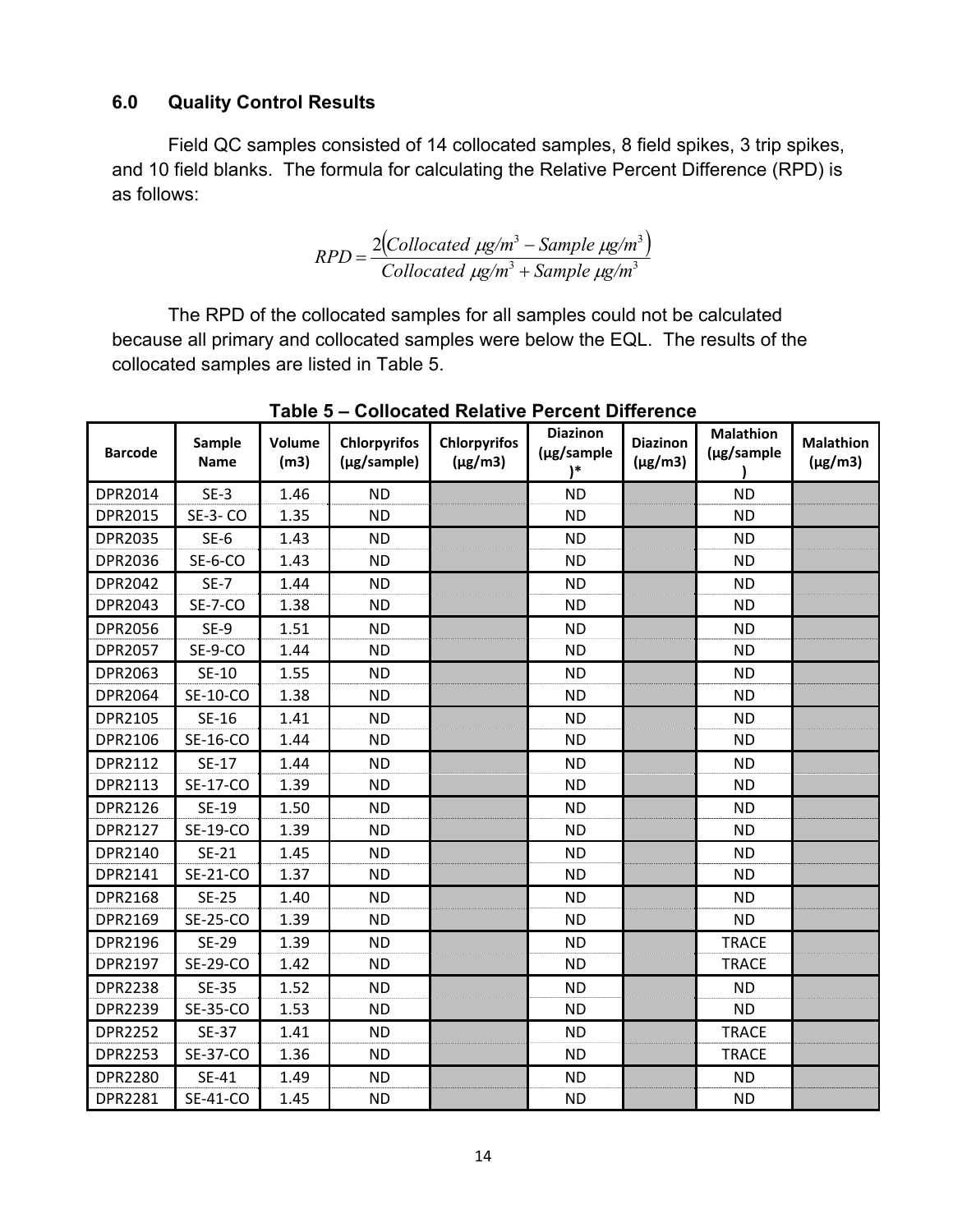Field spike recoveries are calculated using the following equations:

Field Spike Conc 
$$
\left(\frac{ug}{m3}\right) = \frac{Field Recovery \left(\frac{ug}{sample}\right)}{Sample Volume \left(\frac{m3}{sample}\right)}
$$
  
\nNet Spike Conc  $\left(\frac{ug}{m3}\right) = Field Spike Conc \left(\frac{ug}{m3}\right) - Primary Sample Conc \left(\frac{ug}{m3}\right)$   
\nNet Spike  $\left(\frac{ug}{sample}\right) = NetSpike \left(\frac{ug}{m3}\right) x Total Volume \left(\frac{m3}{sample}\right)$   
\nSpike Percent Recovery  $(\%) = \frac{Net Spike \left(\frac{ug}{sample}\right)}{Lab Spike \left(\frac{ug}{sample}\right)} \times 100$ 

Since there were no quantifiable concentrations from the primary sample, the field spike recovery cannot be calculated. The laboratory recovery of the spiked amounts of each OP compound is provided in Table 6.

The OP trip spike recovery ranged from a minimum of 100% to a maximum of 117.5%. The results of the three trip spikes are provided in Table 7.

The formula for calculating the Trip Spike Percent Recovery is as follows:

Recovery % = (Measured μg/sample) ÷ (Expected μg/sample) x 100

Each week, passive samples were loaded in the sampler on the last day of sampling each week and retrieved prior to beginning sampling the following week. They are typically loaded on a Thursday or Friday and removed on a Monday or Tuesday. No air is drawn through the sample media, and the passive samples are used to determine if passive sampling is occurring. The results are shown in Table 8 Passive Sample Results. One occurrence of passive sampling was detected on SE-28-FB, which was on the sampler from 2/23/18 and removed on 2/26/18. Quantifiable amounts of chlorpyrifos and trace amounts of malathion were detected on the sample days prior to and following SE-28-FB.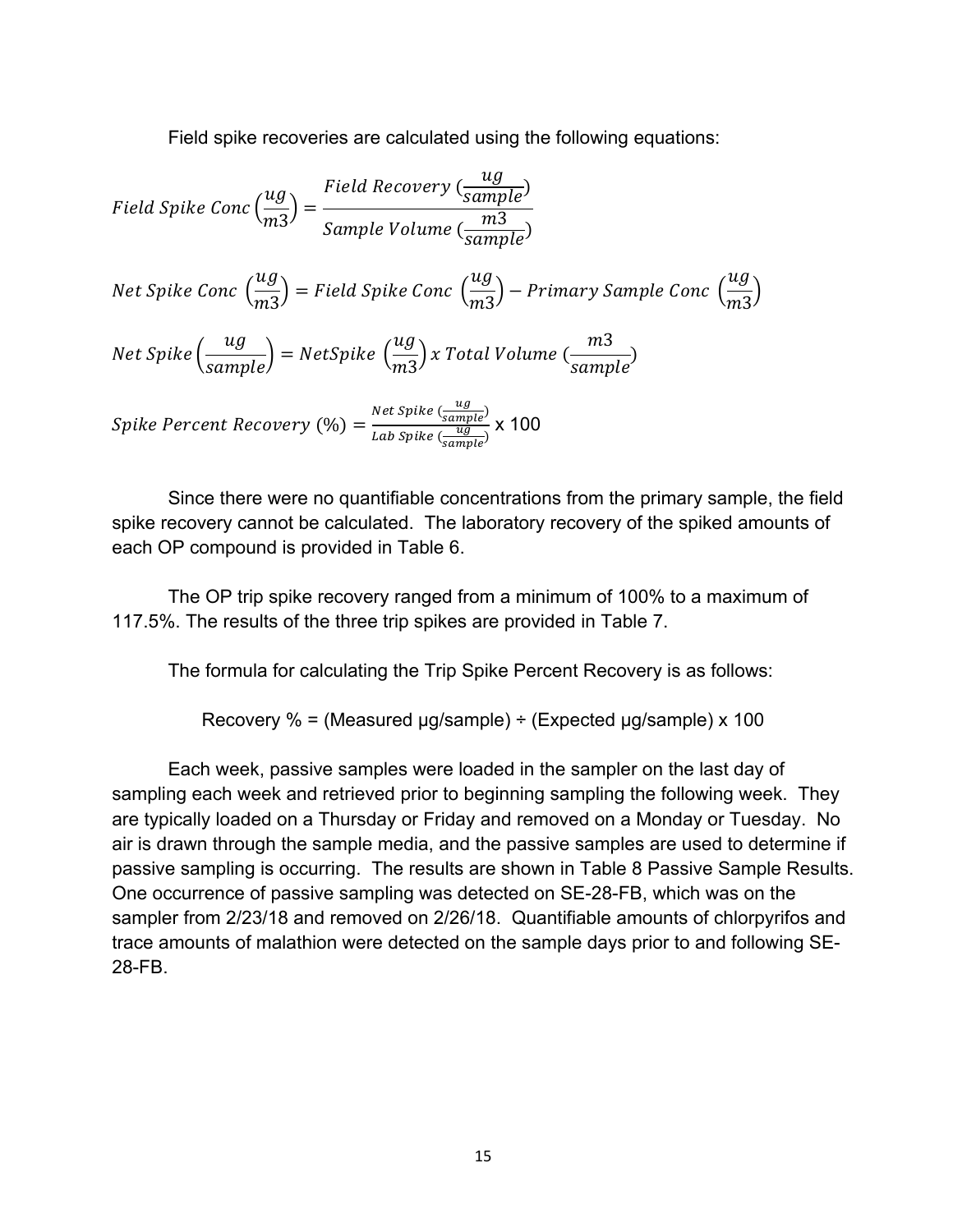|                |                       |                         | <b>Chlorpyrifos</b> |                                             |                              | <b>Diazinon</b> |                                            |                                     | <b>Malathion</b> |                                       |                                     |
|----------------|-----------------------|-------------------------|---------------------|---------------------------------------------|------------------------------|-----------------|--------------------------------------------|-------------------------------------|------------------|---------------------------------------|-------------------------------------|
| <b>Barcode</b> | Sample<br><b>Name</b> | <b>Analysis</b><br>Date | µg/sample           | <b>Spike</b><br>Amount<br>$(\mu$ g /sample) | Spike<br>Percent<br>Recovery | µg/sample       | <b>Spike</b><br>Amount<br>$(\mu$ g/sample) | <b>Spike</b><br>Percent<br>Recovery | µg/sample        | <b>Spike</b><br>Amount<br>(µg/sample) | <b>Spike</b><br>Percent<br>Recovery |
| <b>DPR2008</b> | SE-2-FS               | 1/29/18                 | 1.44                | 1.60                                        | 90                           | 1.48            | 1.60                                       | 92.5                                | 1.64             | 1.60                                  | 102.5                               |
| <b>DPR2050</b> | SE-8-FS               | 2/7/18                  | 1.56                | 1.60                                        | 97.5                         | 1.68            | 1.60                                       | 105                                 | 1.84             | 1.60                                  | 115                                 |
| DPR2071        | <b>SE-11-FS</b>       | 2/8/18                  | 1.36                | 1.60                                        | 85                           | 1.44            | 1.60                                       | 90                                  | 1.56             | 1.60                                  | 97.5                                |
| DPR2120        | <b>SE-18-FS</b>       | 2/15/18                 | 1.64                | 1.60                                        | 102.5                        | 1.68            | 1.60                                       | 105                                 | 1.68             | 1.60                                  | 105                                 |
| <b>DPR2148</b> | <b>SE-22-FS</b>       | 3/1/18                  | 1.68                | 1.60                                        | 105                          | 1.64            | 1.60                                       | 102.5                               | 1.60             | 1.60                                  | 100                                 |
| <b>DPR2232</b> | <b>SE-34-FS</b>       | 3/22/18                 | 1.60                | 1.60                                        | 100                          | 1.52            | 1.60                                       | 95                                  | 1.44             | 1.60                                  | 90                                  |
| <b>DPR2267</b> | <b>SE-39-FS</b>       | 3/24/18                 | 1.76                | 1.60                                        | 110                          | 1.76            | 1.60                                       | 110                                 | 1.76             | 1.60                                  | 110                                 |
| <b>DPR2295</b> | <b>SE-43-FS</b>       | 3/27/18                 | 1.88                | 1.60                                        | 117.5                        | 1.88            | 1.60                                       | 117.5                               | 1.80             | 1.60                                  | 112.5                               |

# **Table 6 – Laboratory Field Spike Percent Recovery**

**Table 7 – Trip Percent Recovery**

| <b>Chlorpyrifos</b> |                                               |                         | <b>Diazinon</b> |                                       |                                            | <b>Malathion</b> |                                       |                                            |           |                                       |                                            |
|---------------------|-----------------------------------------------|-------------------------|-----------------|---------------------------------------|--------------------------------------------|------------------|---------------------------------------|--------------------------------------------|-----------|---------------------------------------|--------------------------------------------|
| <b>Barcode</b>      | Date Trip<br><b>Spike</b><br><b>Initiated</b> | <b>Analysis</b><br>Date | µg/sample       | <b>Spike</b><br>Amount<br>(µg/sample) | <b>Spike</b><br>Percent<br><b>Recovery</b> | ug/sample        | <b>Spike</b><br>Amount<br>(µg/sample) | <b>Spike</b><br>Percent<br><b>Recovery</b> | ug/sample | <b>Spike</b><br>Amount<br>(µg/sample) | <b>Spike</b><br>Percent<br><b>Recovery</b> |
| DPR2020             | 1/19/18                                       | 1/30/18                 | 1.60            | 1.60                                  | 100                                        | 1.72             | 1.60                                  | 107.5                                      | 1.84      | 1.60                                  | 115                                        |
| <b>DPR2181</b>      | 2/22/18                                       | 3/9/18                  | 1.92            | 1.60                                  | 120                                        | 1.92             | 1.60                                  | 120                                        | 1.84      | 1.60                                  | 115                                        |
| <b>DPR2188</b>      | 2/23/18                                       | 3/9/18                  | 1.88            | 1.60                                  | 117.5                                      | 1.88             | 1.60                                  | 117.5                                      | 1.84      | 1.60                                  | 115                                        |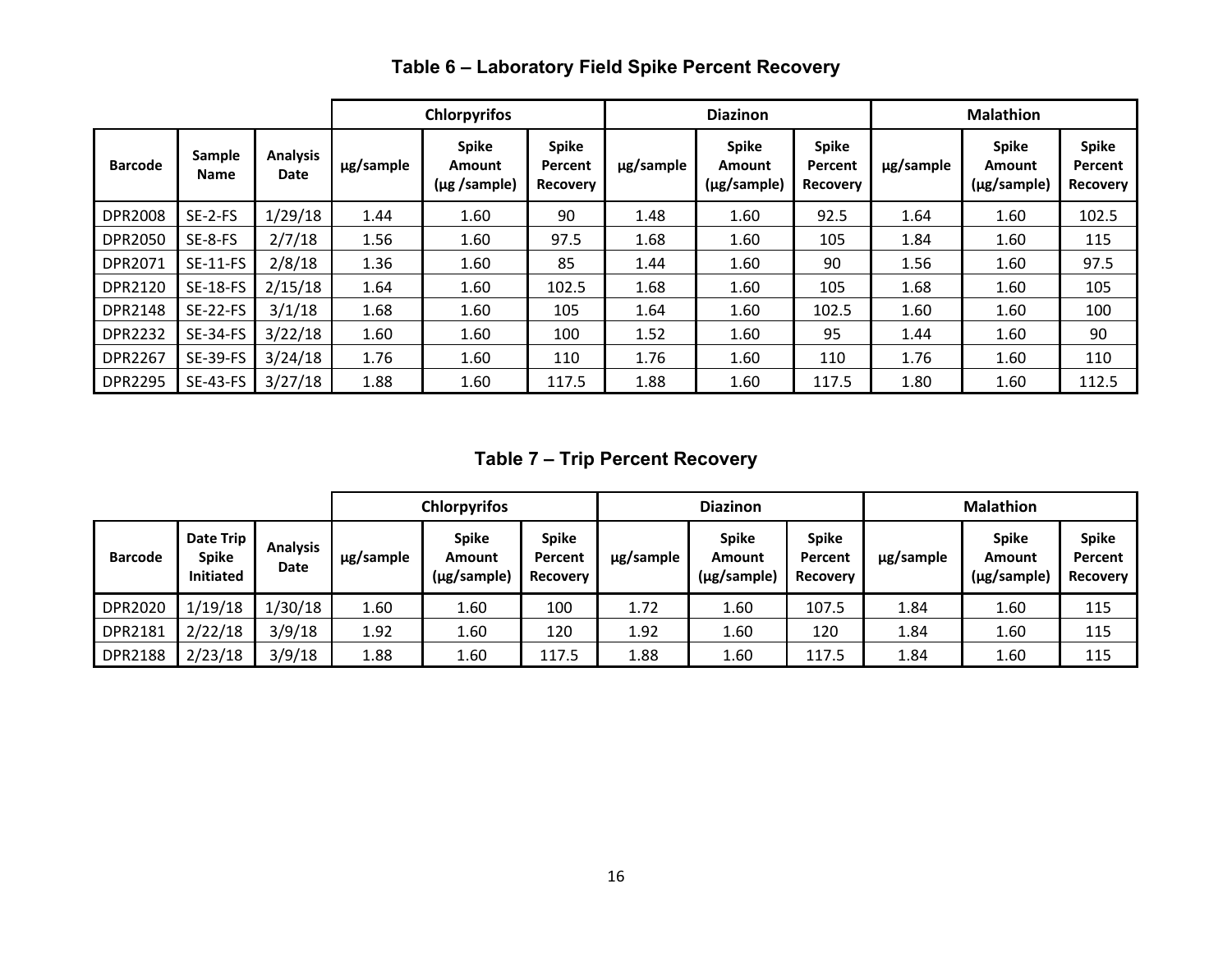| <b>Barcode</b> | <b>Sample</b><br><b>Name</b> | <b>Sample</b><br><b>Start</b><br>Date | <b>Chlorpyrifos</b><br>µg/sample | <b>Diazinon</b><br>ug/sample | <b>Malathion</b><br>µg/sample |
|----------------|------------------------------|---------------------------------------|----------------------------------|------------------------------|-------------------------------|
| DPR2001        | $SE-1-FB$                    | 1/16/18                               | ND.                              | <b>ND</b>                    | <b>ND</b>                     |
| DPR2029        | $SE-5-FB$                    | 1/20/18                               | <b>ND</b>                        | <b>ND</b>                    | <b>ND</b>                     |
| DPR2079        | $SE-12-FB$                   | 1/28/18                               | <b>ND</b>                        | <b>ND</b>                    | <b>ND</b>                     |
| DPR2099        | <b>SE-15-FB</b>              | 1/31/18                               | <b>ND</b>                        | <b>ND</b>                    | <b>ND</b>                     |
| DPR2134        | $SE-20-FB$                   | 2/9/18                                | <b>ND</b>                        | <b>ND</b>                    | <b>ND</b>                     |
| DPR2162        | $SE-24-FB$                   | 2/16/18                               | <b>ND</b>                        | <b>ND</b>                    | <b>ND</b>                     |
| DPR2190        | <b>SE-28-FB</b>              | 2/23/18                               | 0.025                            | <b>ND</b>                    | <b>TRACE</b>                  |
| <b>DPR2218</b> | $SE-32-FB$                   | 3/1/18                                | ND.                              | <b>ND</b>                    | <b>ND</b>                     |
| <b>DPR2246</b> | <b>SE-36-FB</b>              | 3/8/18                                | <b>ND</b>                        | <b>ND</b>                    | <b>ND</b>                     |
| <b>DPR2274</b> | <b>SE-40-FB</b>              | 3/15/18                               | <b>ND</b>                        | <b>ND</b>                    | <b>ND</b>                     |

**Table 8 –Passive Sample Results**